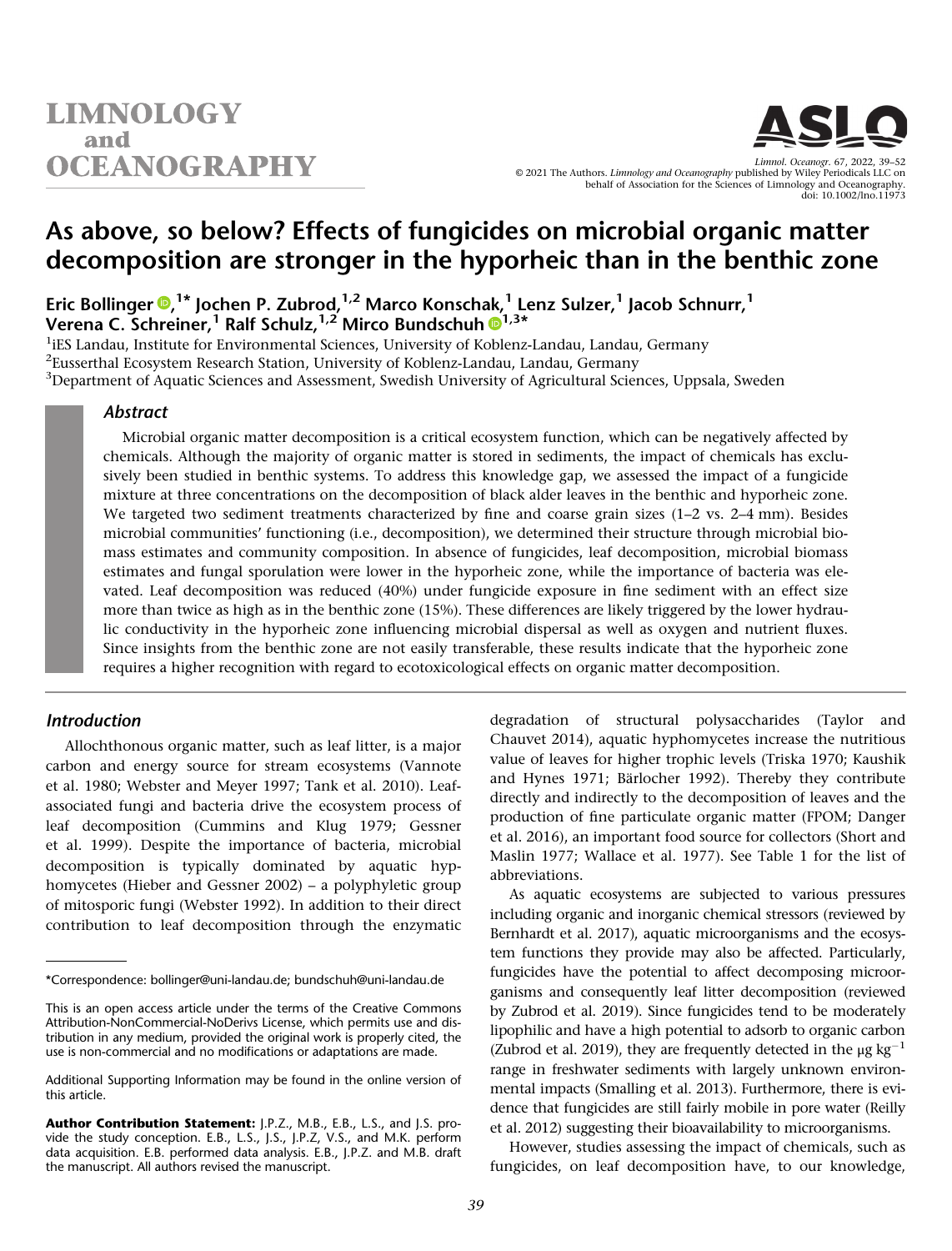| <b>ANOVA</b>     | Analysis of variance                             |
|------------------|--------------------------------------------------|
| <b>FPOM</b>      | Fine particulate organic matter                  |
| <b>GC-FID</b>    | Gas chromatography - flame ionization detector   |
| <b>HPLC</b>      | High-performance liquid chromatography           |
| <b>NLFA</b>      | Neutral lipid fatty acids                        |
| <b>NMDS</b>      | Nonmetric multidimensional scaling               |
| <b>PERMANOVA</b> | Permutative multivariate analysis of variance    |
| PLFA             | Phospholipid fatty acids                         |
| qPCR             | Quantitative real-time polymerase chain reaction |

Table 1. List of abbreviations.

exclusively been performed in the benthic zone. Potential implications on leaf litter decomposition in the hyporheic zone, the transitional zone in sediments between surface and groundwater (Orghidan 1959), have largely been ignored. This lack of information is worrying as hyporheic zones store up to one order of magnitude higher masses of organic matter compared to the benthic zone (Cummins et al. 1983; Metzler and Smock 1990; Jones et al. 1997) by burying leaves after, for example, flooding and sediment movement (Metzler and Smock 1990; Naegeli et al. 1995). Consequently, a large fraction of organic matter in sediments is of terrestrial origin (Goñi et al. 2003). Given that terrestrial organic matter is mainly particulate (POM) and aquatic organic matter predominantly dissolved (DOM), their relative ratios can differ in and above the sediment with potential repercussions on decomposing microbes (i.e., DOM–POM exchange processes, cf. He 2016). As environmental characteristics (e.g., hydrological conductivity, temperature, redox conditions, or nutrients; Findlay 1995) of the hyporheic zone may deviate substantially from its benthic counterpart, colonization and activity of leafassociated microorganisms may deviate as well (Gulis and Suberkropp 2003; Bergfur et al. 2007; Clapcott and Barmuta 2010). Moreover, interactions of those environmental variables and chemical stress have recently been shown for decomposing benthic microorganisms (Feckler et al. 2018). In addition, sediments have a strong adsorption capacity for organic contaminants and are regarded as pesticide sinks (Warren et al. 2003), which poses a distinct exposure scenario for microbial communities. Consequently, fungicide effects in the hyporheic zone might differ from the benthic zone.

With the aim to address this knowledge gap, we assessed structural (i.e., fungal biomass and sporulation as well as general microbial biomass and community composition using phospholipid fatty acids as proxy; Frostegård et al. 2011; Quideau et al. 2016) and functional (i.e., leaf decomposition) changes induced by 3 concentrations of a fungicide mixture (Table 2) on leaf-associated microbial communities in hyporheic zones. Fungicide effects were assessed in hyporheic zones characterized by fine and coarse grain size, respectively, assuming differences in hydrological conductivity. Moreover, effects observed in the hyporheic zone were directly compared to those in the benthic zone within the same replicate ultimately resulting in a  $2\times2\times3$ -full-factorial design.

We hypothesized that both leaf burial (Herbst 1980; Metzler and Smock 1990; Cornut et al. 2010, but see Rounick and Winterbourn 1983; Piscart et al. 2011; Solagaistua et al. 2016) and fungicide exposure (Bundschuh et al. 2011) reduce fungal and general microbial biomass leading to an impairment in leaf decomposition. We also hypothesized that the effect patterns induced by fungicide exposure are comparable between benthic and hyporheic zones, with effects being, however, less pronounced in the latter. This hypothesis is based on the premise that fungi are more sensitive to fungicide mixtures (Zubrod et al. 2015a) and the relative importance of fungi for leaf decomposition in relation to bacteria is lower in the hyporheic zone. This is assumed since some bacteria are capable of switching to anaerobic respiration in case of oxygen deficiency (Schwoerbel and Brendelberger 2010), but fungi cannot. Moreover, we hypothesized a shift in the fungal community composition with both increasing fungicide concentration (Bundschuh et al. 2011) and between the hyporheic and the benthic zone.

# Materials and methods

## Preparation of microbial inoculum

The preparation of inoculum largely followed Zubrod et al. (2015c). Briefly, black alder (Alnus glutinosa [L.] Gaertn) leaves were collected near Landau, Germany (49°11′N, 8°05′E) at the beginning of November 2016 and stored at  $-20^{\circ}$ C. Approximately 10 leaves were placed in  $\sim$ 100 mesh bags (0.5 mm mesh size). Half of these bags were attached to seven poles and conditioned for 21 d in the benthic zone of a pool stretch of the Rodenbach near Grünstadt, Germany (49°33′N,  $8^{\circ}02^{\prime}$ E), while the other half was attached to the same poles for 28 d buried in the hyporheic zone 5–10 cm below the sediment–water interface. With the different conditioning periods, it was aimed to counterbalance the expected differences in colonization dynamics between zones (Cornut et al. 2010) aiming for a representative community for both zones. After field conditioning, all leaves were mixed and placed for another 3 weeks at  $16 \pm 1^{\circ}$ C in continuously aerated nutrient medium (Dang et al. 2005) together with uncolonized alder leaves. A separate conditioning of hyporheic and benthic inocula was not considered since the same starting conditions in both zones are imperative to reliably address the hypotheses posted. New uncolonized leaves were added weekly to ensure substrate diversity and therefore microbial communities characteristic for variable decomposition stages (Gessner et al. 1993). The nutrient medium was changed weekly.

## Experimental design

The experiment employed a  $2\times2\times3$ -full-factorial design (Fig. 1) involving two experimental zones (above- and within-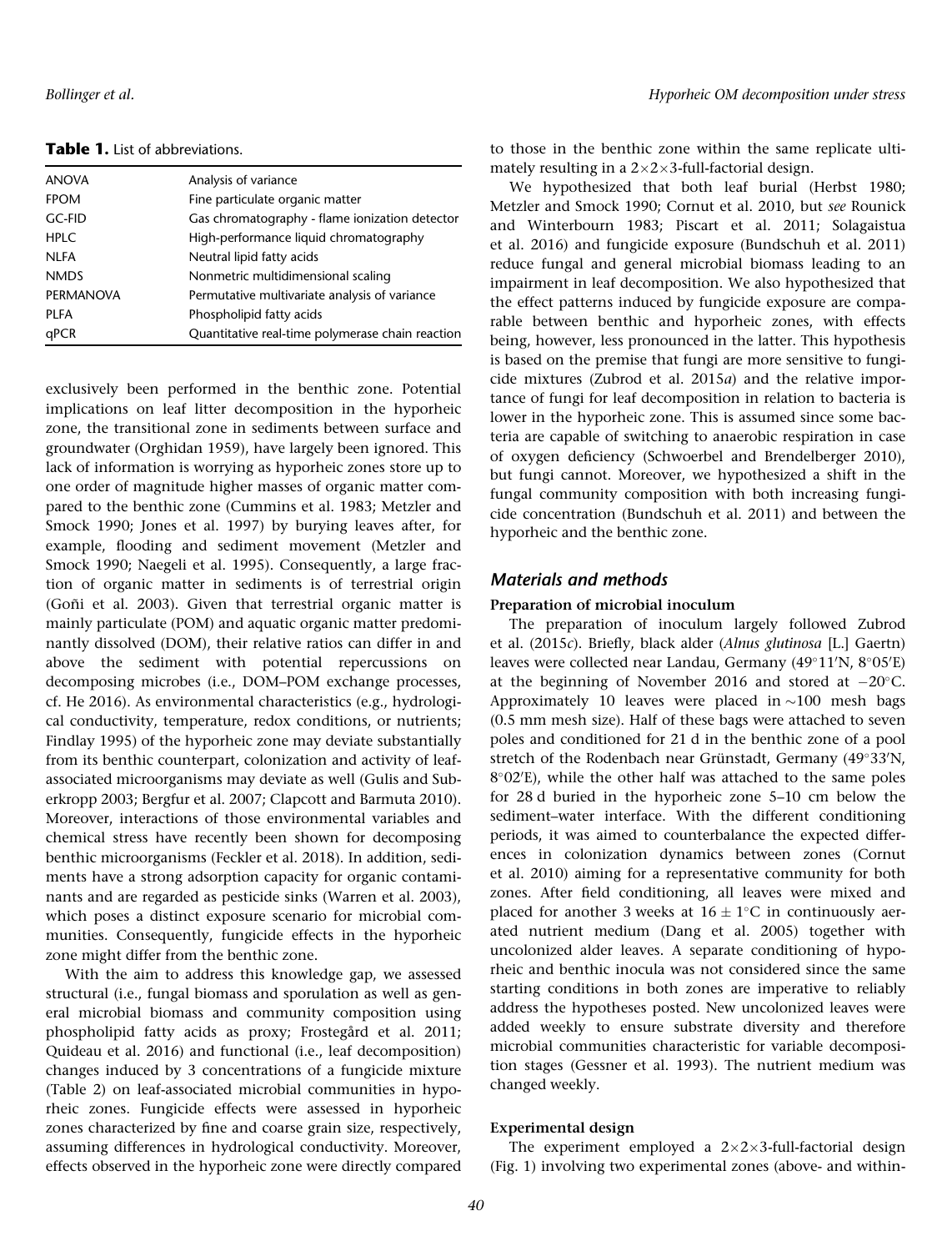| Fungicide    | <b>Product</b> | Producer                 | Mode of action (FRAC 2019)                        | $\textsf{Log}_{\textsf{e}}\,\textsf{K}_{\textsf{OC}}$<br>(Lewis et al. 2016) | <b>Nominal</b><br>concentration ( $\mu$ g L <sup>-1</sup> ) |
|--------------|----------------|--------------------------|---------------------------------------------------|------------------------------------------------------------------------------|-------------------------------------------------------------|
| Azoxystrobin | Ortiva         | Syngenta Agro            | Inhibition of mitochondrial respiration           | 6.05                                                                         | 0; 6; 60                                                    |
| Carbendazim  | Derosal        | <b>Bayer CropScience</b> | Inhibition of mitosis and<br>cell division        | 5.42                                                                         | 0; 6; 60                                                    |
| Cyprodinil   | Chorus         | Syngenta Agro            | Inhibition of amino acid<br>and protein synthesis | 7.73                                                                         | 0; 6; 60                                                    |
| Quinoxyfen   | Fortress 250   | Dow AgroSciences         | Perturbation of signal<br>transduction            | 10.04                                                                        | 0; 6; 60                                                    |
| Tebuconazole | Folicur        | <b>Bayer CropScience</b> | Inhibition of sterol<br>biosynthesis              | 6.65                                                                         | 0; 6; 60                                                    |
| Mixture      | All above      | All above                | All above                                         |                                                                              | 0; 30; 300                                                  |

**Table 2.** Products, producers, modes of action, and nominal concentrations of the fungicides.



Fig. 1. Schematic representation of the experimental setup. After distributing microbial inoculum homogeneously in and above the sediment, three leaf bags were positioned both in the benthic and the hyporheic zone. Each of the six possible variable combinations (i.e., two sediment types and three fungicide sum concentrations) was replicated seven times, containing one benthic and one hyporheic sample (each with three pseudoreplicates). The medium was renewed weekly to ensure continuous fungicide and nutrient exposure. The experiment was run for 21 d.

sediment) crossed with two sediment grain sizes (fine and coarse) and three increasing concentrations of a fungicide mixture (control, low, and high). For the sake of simplicity, the zones above and within the sediment will be referred to as "benthic" and "hyporheic," respectively, although they may not fully satisfy the definition of their natural equivalent. The two sediment grain sizes fine and coarse were realized by using sand/gravel with a size of 1–2 and 2–4 mm in diameter (both: Siligran EN 12620, Euroquarz GmbH), respectively. These grain size classes are common in woodland streams (Burrows et al. 2014; Cornut et al. 2014) and are thus considered to be environmentally relevant. The three concentrations of the fungicide mixture included a fungicide–free control, sum concentrations of 30 μg  $L^{-1}$  (low) reflecting environmentally relevant concentrations (Bereswill et al. 2012) and 300  $\mu$ g L<sup>-1</sup> (high) to test for concentration dependency in the observed effects. The applied fungicide mixture contains compounds with different modes of action targeting distinct cell processes (Table 2) and being commonly found in freshwater systems

(Orlinskiy et al. 2015; Landesamt für Umwelt 2016). Moreover, the same mixture was used in earlier studies, in which effects in benthic microbial leaf litter decomposition were reported (Zubrod et al. 2015b; Feckler et al. 2018), allowing a direct comparison among studies. To simulate agricultural practices, commercially available fungicide formulations were used containing the active ingredient as well as formulants, which were solved in nutrient medium (Dang et al. 2005) before being used in the experiment. Stock solutions were diluted appropriately to achieve the nominal concentrations (Table 2). To verify nominal concentrations, water samples were taken 7 days after test initiation before and after the renewal of the medium from two replicates per treatment, zone and grain size ( $n = 48$ ) and stored frozen until chemical analysis. The samples were analyzed using a liquid chromatography high-resolution mass-spectrometry Orbitrap system (Thermo Fisher Scientific) with matrix-matched standards ranging from 0.1 to 150  $\mu$ g L<sup>-1</sup> (for details, see Fernández et al. 2016). Despite discrepancies between nominal and measured concentrations (Table S2), fungicide concentrations by "low" and "high" differed one order of magnitude, which allows keeping the hypothesis unchanged. In 3 of 16 measured control replicates, fungicides were detected in the sub- $\mu$ g L<sup>-1</sup> range suggesting random contamination at ecotoxicologically irrelevant levels.

The experiment was performed over 21 d in 5-liter aquaria  $(n = 7)$ , which were filled with 2.5-liter sediment and 3-liter continuously aerated (via air stones) nutrient medium (Dang et al. 2005), containing respective fungicide concentrations. The test was conducted in complete darkness to reduce complexity potentially introduced by algal priming (Halvorson et al. 2019). To reduce the availability of sorption sites in the sediment, the replicates were dosed 3 d before the actual start of the experiment. At test initiation, the nutrient medium containing the respective fungicide concentration was renewed – a process that was repeated in weekly intervals.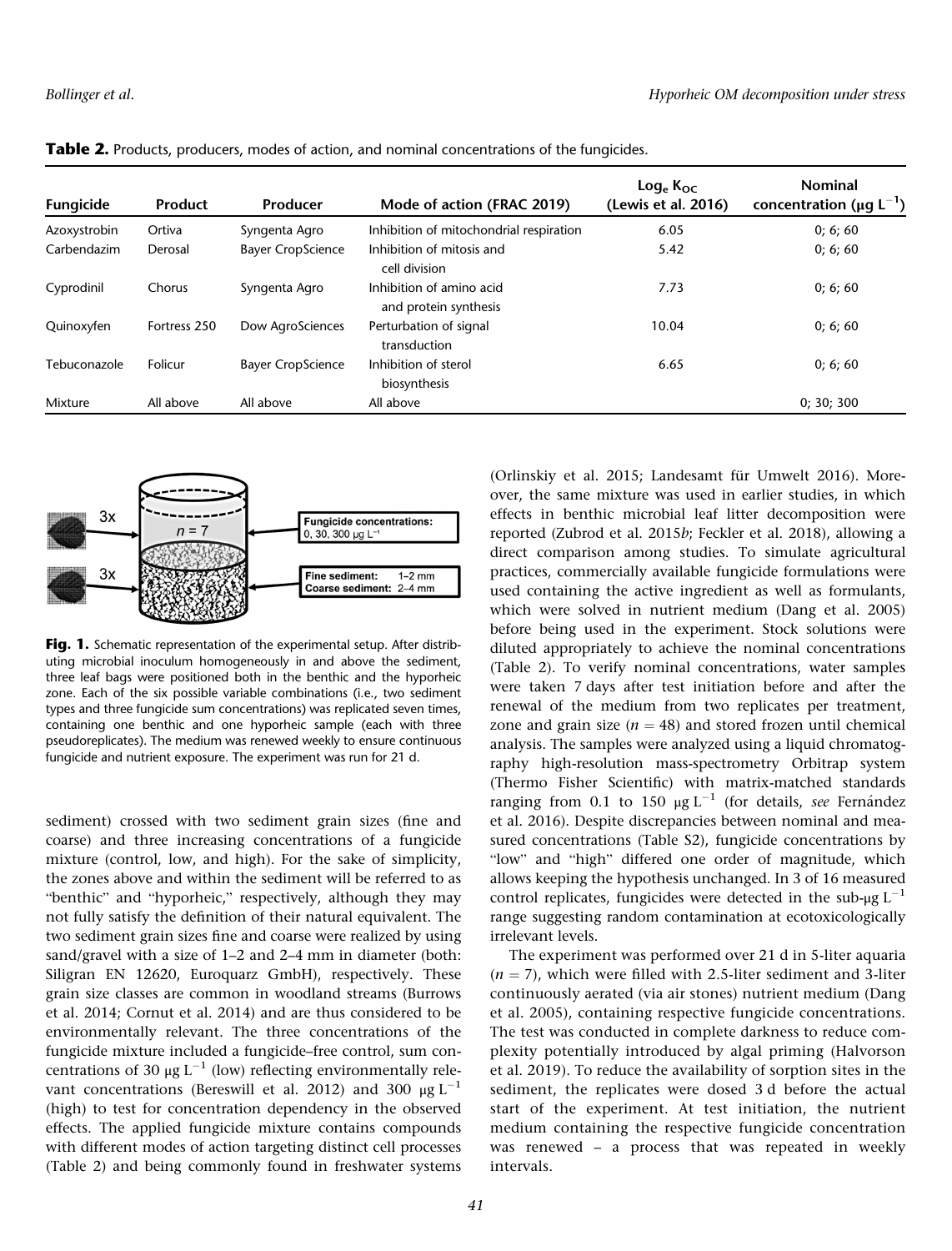At the start of the experiment,  $10 \pm 0.1$  g wet weight of microbial inoculum (see the "Preparation of microbial inoculum" section) was crushed manually (leaf fragment area  $<$  6.25 cm<sup>2</sup>) and mixed homogeneously in the hyporheic zone. The same amount was placed in the benthic zone. This procedure served the colonization of unconditioned test leaves in the respective zones by leaf-associated microorganisms. For each replicate, a total of  $0.54 \pm 0.1$  g (dry weight) unconditioned test leaves were cut in squares, placed in three mesh bags  $(5\times4$  cm, mesh size: 0.5 mm; Navel et al. 2013) and deployed in each zone (i.e., three leaf bags per zone). Although drying of leaves increases leaching of soluble compounds and can alter colonization (Bärlocher 1997), it does not affect comparisons among treatments. These three bags (i.e., pseudotriplicates) accounted for spatial heterogeneity in both zones (Brunke and Gonser 1997) and were treated as one statistical replicate (see the "Calculations and statistics" section). The bags used in the hyporheic zone were placed approximately 5 cm below the sediment–water interface, which is an ecologically relevant depth (Cornut et al. 2012). After 21 d, leaf bags were retrieved and adhering sediment particles were gently hosed down with water. Subsequently, nine leaf discs (diameter: 10 mm) were punched per replicate (three per pseudotriplicate) and preserved for sporulation analysis (see the "Microbial endpoints" section) as well as for the estimation of leaf disc dry mass. The remaining leaf material was freeze-dried (Alpha 1-4 LSCbasic, Christ), weighed to the nearest 0.01 mg for the determination of leaf mass loss (see the "Calculations and statistics" section) and stored at  $-20^{\circ}$ C until further analyses (ergosterol as well as neutral and phospholipid fatty acids). To correct for leaching, a separate set of leaf bags was placed in three control aquaria for 3 d and processed likewise.

# Microbial endpoints Ergosterol

Ergosterol, a component of the cell membrane of true fungi and a proxy for fungal biomass (Newell et al. 1988), was quantified according to the method described by Gessner (2005). Briefly, freeze-dried leaves were lipid extracted in KOH/methanol. Ergosterol was purified using solid-phase extraction (Sep-Pak Vac RC 500 mg tC18 cartridges, Waters Corp.) and quantified via high-performance liquid chromatography (HPLC, 1200 Series, Agilent Technologies) with a LiChrospher®100 RP 18–5 μm column (250.0 mm  $\times$  4.6 μm, particle size 5 μm, CS-Chromatographie Service) at 282 nm. An external calibration curve enabled quantification (Ergosterol ≥ 95.0% HPLC, Sigma-Aldrich). Ergosterol is expressed as  $\mu$ g g<sup>-1</sup> dry leaf mass.

## Sporulation

Fungal sporulation provides insight into the dispersal and composition of fungal communities (Bärlocher 2004) and was analyzed as per Pascoal and Cassio (2004). Briefly, three leaf discs were placed on an orbital shaker in 10 mL of sterile, deionized water at 120 rpm in the dark for 48 h. To prevent spores from attaching to the leaves, 25  $\mu$ L of 0.5% Tween<sup>®</sup> 80 was subsequently added as surfactant. For analyses, 5 mL aliquots of each sample were filtered (diameter: 47 mm, pore size: 0.45 μm, Millipore) and stained with lactophenol cotton blue. Conidia were identified under a microscope (Di-Li 2026-P, Distelkamp Electronic) with up to 400-fold magnification according to several identification keys (Gulis et al. 2005). The number of spores was normalized to the dry leaf mass.

#### Fatty acid analysis

Fatty acids were analyzed as described by Konschak et al. (2020). Briefly, lipids were extracted from freeze-dried leaves with a chloroform/methanol/Milli-Q-water mixture (1:2:0.8, V/V/V, modified from Bligh and Dyer 1959). Neutral lipid fatty acids (NLFA, i.e., leaves' energy reserves) and phospholipid lipid fatty acids (PLFA, i.e., proxy for active microbial biomass; Bååth 2003) were separated and purified using solidphase extraction (Chromabond® Easy polypropylene columns, Macherey-Nagel). Samples were concentrated under a nitrogen-atmosphere at  $40^{\circ}$ C using a dry bath heater (EC-1V-130, VLM). Transesterification (i.e., methylation; Butte 1983) was conducted with trimethylsulphonium hydroxide (TMSH, 0.25 M in methanol, for gas chromatography derivatization, Sigma-Aldrich).

Samples were measured by gas chromatography with a flame ionization detector (GC-FID, Varian CP-3800, Agilent) equipped with a capillary column (J&W DB-225, length:  $\sim$  30 m, diameter: 0.25 mm, film thickness: 0.25  $\mu$ m, Agilent) using nitrogen as carrier gas. Measurements were calibrated with four 10-point external standard curves (Supelco 37 Component FAME Mix, Sigma-Aldrich; Mixture BR 3, Larodan) and corrected for recovery by adding deuterium-marked internal standards (for NLFAs: Tristearin-D105; for PLFAs: 1,2-Distearoyl-D70-3-sn-Glycerophosphatidylcholine; both Larodan) prior to the extraction from leaves. External standards were measured throughout the analysis to correct for componentspecific changes in peak areas across all runs if the sensitivity (i.e., slope of peak area vs. run number) was significant and the determination of the linear regression was acceptable (i.e.,  $R^2 > 0.8$ ). The resulting sample concentrations were normalized to the leaves' dry weight. Since the PLFAs "16:0" and "18:3 ω-3" acids are mostly of plant origin (Bundschuh et al. 2021), they were excluded from the analysis.

## Calculations and statistics

Relative microbial leaf mass loss (ξ) in percent was calculated as

$$
\xi = \left(1 - \frac{(3 \cdot m_{\text{discs}} + m_{\text{rest}})}{m_{\text{start}}} + f_{\text{leaching}}\right) \cdot 100\% \tag{1}
$$

where  $m_{\text{discs}}$  is the dry mass of three leaf discs punched out for mass calculation multiplied times three to correct for the three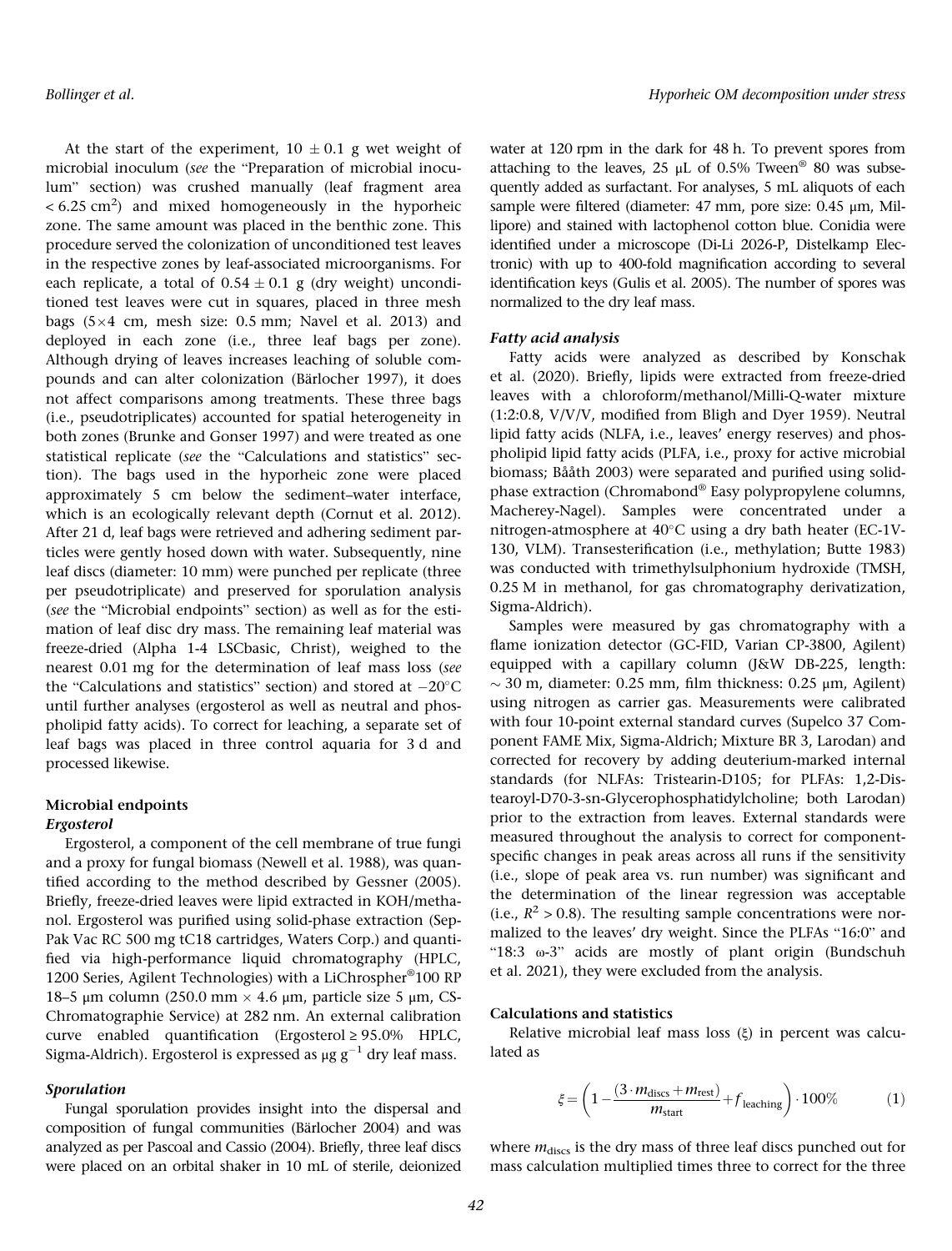triplets removed from the remaining leaves (see the "Experimental design" section),  $m_{\text{rest}}$  is the dry mass of the remaining leaves after leaf discs had been punched,  $m_{\text{start}}$  is the dry mass of a replicate (one leaf bag triplet) before the experiment and fleaching is the relative mass loss due to physical leaching calculated as

$$
f_{\text{leaching}} = 1 - \frac{m_{\text{end}}}{m_{\text{start}}}
$$
 (2)

where  $m_{\text{end}}$  is the dry mass of one leaf bag triplet after 3 d of leaching. The bacterial–fungal ratio  $(BF<sub>ratio</sub>)$ , which is used to estimate the relative importance of bacteria and true fungi, was calculated as

$$
BF_{ratio} = \frac{\beta_{Bacteria}}{\beta_{Ergosterol}}
$$
 (3)

where  $\beta_{\text{Bacteria}}$  is the sum mass concentration of PLFAs inter alia from bacterial origin (Table S5; Willers et al. 2015) and  $\beta_{\text{Ergosterol}}$  is the mass concentration of ergosterol (both per gram leaf dry mass). Ergosterol was preferred over PLFAs of fungal origin as fungal biomass proxy because of the low specificity of the latter (Frostegård et al. 2011). PLFAs from bacterial origin were preferred over bacterial counts since the latter leads to a higher variability due to bacteria clusters on the leaves' surface.

For every endpoint normality of the data was checked with quantile–quantile plots and variance homogeneity was checked using Levene's test. Effects of sediment grain size, the zone in which the leaf bags were located and the fungicide treatment on leaf mass loss, ergosterol concentration, total NLFAs, total PLFAs, and bacterial–fungal ratio were tested using a three-way ANOVA with the zone in which the sample is positioned (i.e., benthic and hyporheic) being nested within aquaria. Tukey test was used as post–hoc test to determine where statistically significant differences occurred among fungicide treatments (after two-way ANOVAs performed separately on the hyporheic and benthic data sets). For post–hoc comparisons between benthic and hyporheic zone (dependent) as well as fine and coarse sediments (independent) for a given fungicide treatment, Student's t-tests (paired and unpaired, respectively) with Benjamini-Hochberg  $p$ -value adjustment were performed.

Fungal community data, NLFAs, and PLFAs were double square-root transformed to reduce the weight of highly abundant species/fatty acids (Clarke and Warwick 2001) and species/fatty acids only present in one sample were excluded from the data to reduce arbitrary noise. Since the Bray–Curtis dissimilarity is undefined for samples without counts (Clarke et al. 2006) a "dummy species" with an abundance of 1 was added to the fungal community data. To test for significant differences among fungal communities and fatty acid fingerprints, permutative multivariate ANOVA (PERMANOVA;

Anderson 2001; McArdle and Anderson 2001) was performed. For PERMANOVA, 999 permutations and a Bray–Curtis dissimilarity matrix were used. For testing each fungicide concentration against each other, p-values from pairwise comparisons using PERMANOVA were adjusted for multiple comparisons using the Benjamini–Hochberg method. However, since 80% of hyporheic sporulation samples did not contain any spores, hyporheic fungicide treatments were not statistically analyzed. Fungal community composition, NLFA and PLFA composition were visualized using nonmetric multidimensional scaling (NMDS) calculated with a Bray–Curtis dissimilarity matrix and a stress function ranging from 0 to 1 was used as a goodness of fit measure. All calculations, statistics and data visualizations were performed using the statistics software R (3.3.2, R Core Team 2019) with the add-on packages "vegan" (2.5-5, Oksanen et al. 2019), "car" (3.0-3, Fox and Weisberg 2019), "ggpubr" (0.2, Kassambara 2020), and "ggplot2" (3.1.1, Wickham 2016). The significance level was set at  $\alpha$  < 0.05 and used alongside effect sizes for the interpretation of results in order to take the criticism of exclusive null hypothesis significance testing (Newman 2008) into account.

# Results and discussion

#### Comparison of the benthic and hyporheic zone

As hypothesized, leaf decomposition (pooled for both grain sizes) in the hyporheic zone was significantly lower than in the benthic zone in absence of fungicide stress (40%,  $p < 0.001$ ; Fig. 2a). Although there was a 16% lower leaf decomposition in fine relative to coarse sediment, the general functional and structural pattern was not meaningfully different, justifying their combined discussion in the following (detailed statistical output of nested ANOVAs and unnested ANOVAs provided in Tables S1 and S2, respectively). The lower decomposition in the hyporheic zone went along with a 38% higher concentration of NLFAs (i.e., leaves' energy reserves,  $p < 0.001$ ; Fig. 2c) and ultimately a different NLFA composition ( $p < 0.001$ ; Fig. 4b). As NLFA concentrations tend to decrease over the course of decomposition (Torres-Ruiz and Wehr 2010), the observed difference in NLFAs shows an earlier stage of leaf decomposition in the hyporheic zone. This reduced decomposition is likely related to the 44% and 89% lower levels of microbial biomass (i.e., PLFA concentration) and especially fungal biomass (i.e., ergosterol concentration), respectively, in the hyporheic zone (Fig. 3a,c) suggesting a lower microbial activity (Mayack et al. 1989; Naamane et al. 1999; Cornut et al. 2010). These differences in ecosystem function and microbial community structure (i.e., species composition) are most likely explained by the low oxic conditions (Crenshaw et al. 2002; Medeiros et al. 2009) or a reduced colonization due to a hindered dispersal in the hyporheic zone (Cornut et al. 2010). Although the former was not explicitly assessed, it is a defensible assumption since oxygen is typically only present in several top millimeters of sediments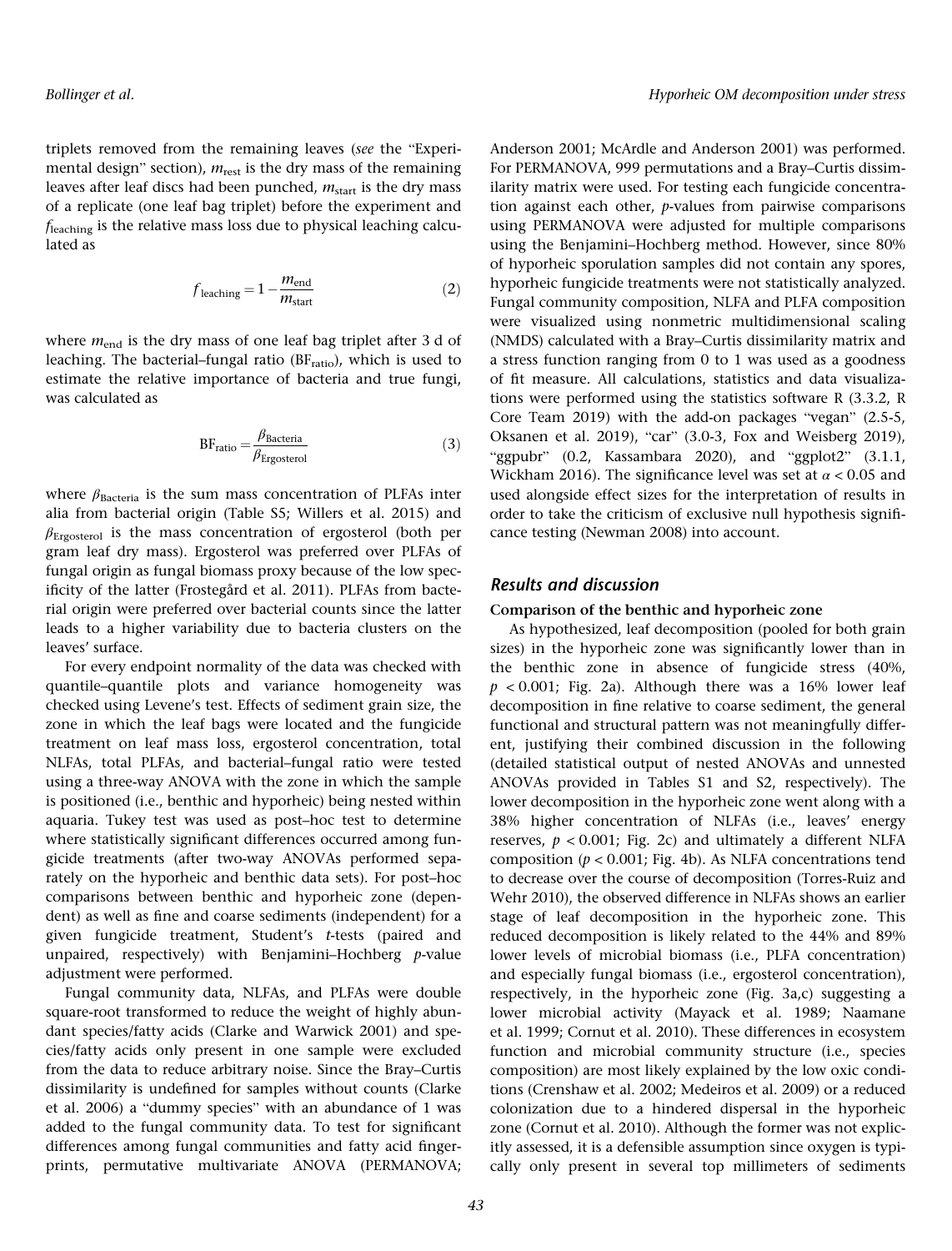

Fig. 2. Mean relative leaf mass loss (a, b) and mean NLFA content per gram leaf dry weight (c, d) with 95% confidence intervals. In (a) and (c), filled circles and open diamonds refer to benthic and hyporheic data (pooled for both grain sizes), respectively. In (b) and (d), open circles and squares represent fine and coarse sediment data, respectively. Solid lines with asterisks connect samples between which a significant fungicide effect was detected, while asterisks between symbols indicate a significant difference between the benthic and hyporheic zone or fine and coarse sediment, respectively, at a specific fungicide concentration.

(Mügler et al. 2012). Furthermore, fungi show in general – despite generally present adaptations (Hillmann et al. 2015) – a decreased biomass and decomposition efficiency under hypoxia (Medeiros et al. 2009).

Although both fungal and bacterial biomasses are reduced, the bacterial–fungal ratio was higher in the hyporheic zone (Fig. 3e; Table S1) suggesting a higher importance of bacteria for leaf decomposition in the hyporheic zone. This pattern was anticipated as reductions in fungal activity in response to oxygen deficiency are vast (Medeiros et al. 2009) and the biogeochemical processes conducted by bacteria (Storey et al. 1999) suggest their importance. Even so, the role of fungi in sediments is understudied but can be principal to the microbial network (Booth et al. 2019) and might depend on sediment type, flow characteristics and oxygen levels (cf. Martínez 2020). Nonetheless, the significant difference between the benthic and hyporheic zone regarding the general microbial (i.e., structure of PLFAs,  $p < 0.001$ ; Fig. 4a) and fungal community structure ( $p < 0.001$ ; Fig. 4c) supports the fundamental role of community structure for decomposition (Bier et al. 2015).

The differing structure of microbial communities in the hyporheic zone might be triggered by hindered dispersal. Although some studies state a ready dispersal of fungi in the hyporheic zone (Bärlocher and Murdoch 1989; Bärlocher et al. 2006, 2008), the reduction in sporulation by 99% (ANOVA,  $p < 0.001$ ) in the hyporheic zone together with the low fungal biomass suggests a lower dispersal efficiency in our test system, which is likely triggered by the lack of a current and turbulences (Webster 1959; Bärlocher 1992). However, part of this low sporulation could be due to the presence of dormancy stages – which are ametabolic and therefore unlikely to contribute to leaf decomposition – that might have needed a longer period than 48 h to sporulate (cf. Mysyakina et al. 2016). As the decomposition efficiency of fungal communities tend to improve with species richness (Setälä and McLean 2004; Feckler and Bundschuh 2020), the reduction from a total of 14 species of aquatic hyphomycetes in the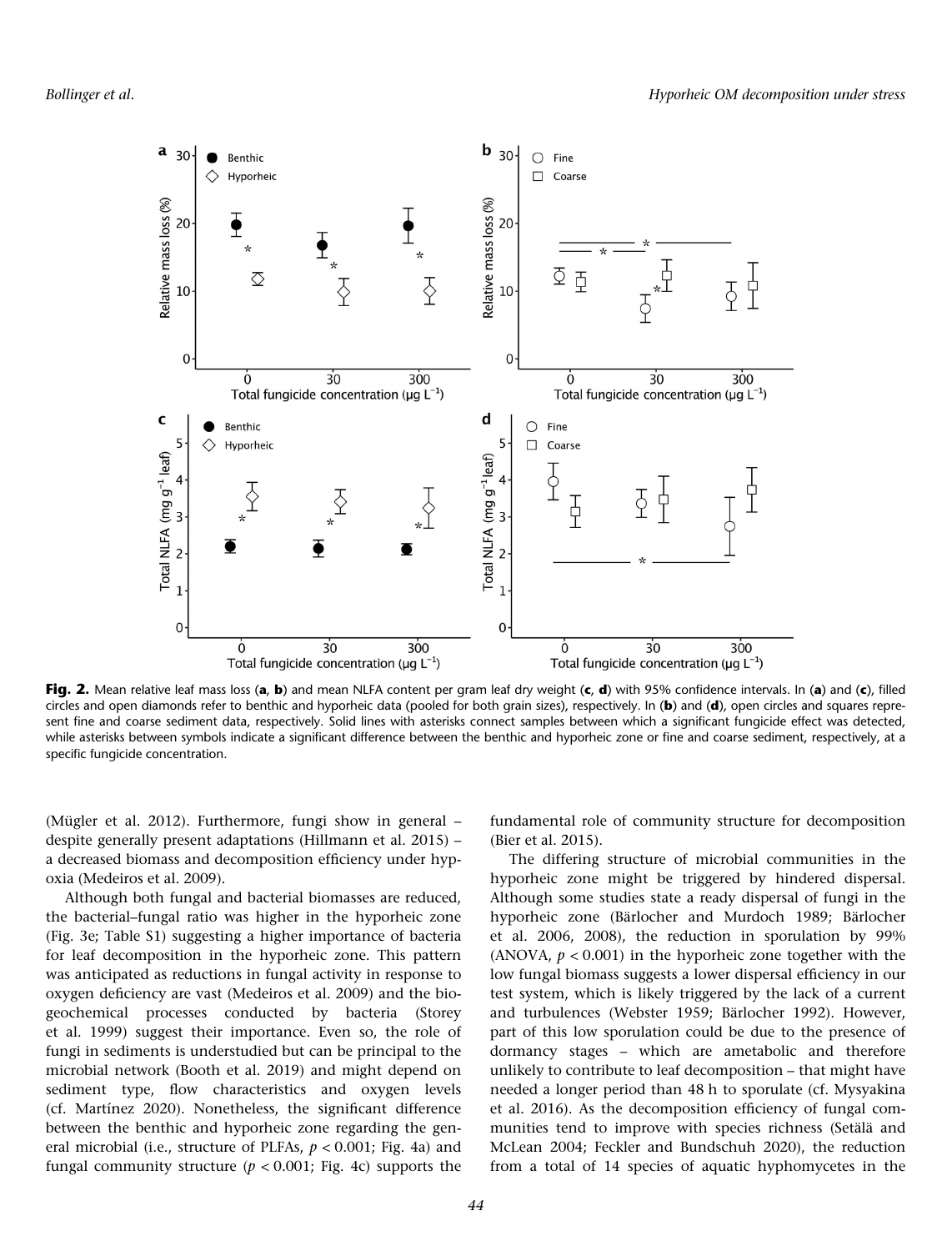

Fig. 3. Mean ergosterol content (a, b), PLFA content (c, d) and bacterial-fungal ratio (e, f) with 95% confidence intervals. In (a), (c), and (e) filled circles and open diamonds refer to benthic data and hyporheic data (pooled for both grain sizes), respectively. In (b), (d), and (f), open circles and squares represent fine and coarse sediment data, respectively. Solid lines with asterisks connect samples between which a significant fungicide effect was detected while asterisks between symbols indicate a significant difference between benthic and hyporheic zone and fine and coarse sediment, respectively, at a specific fungicide concentration.

benthic to six species in the hyporheic zone (Table S3), might serve as a supplemental explanation for the low decomposition rate. Besides the potentially increasing role of bacteria in the leaf decomposition in the hyporheic zone, other fungi than aquatic hyphomycetes, that cannot be detected by the methods (sporulation and ergosterol analyses) involved in this work, may have become more relevant for the measured ecosystem function. These species might include zoosporic fungi (i.e., Blastocladiomycota and Chytridiomycota) and stramenopiles, which are thought to be involved in leaf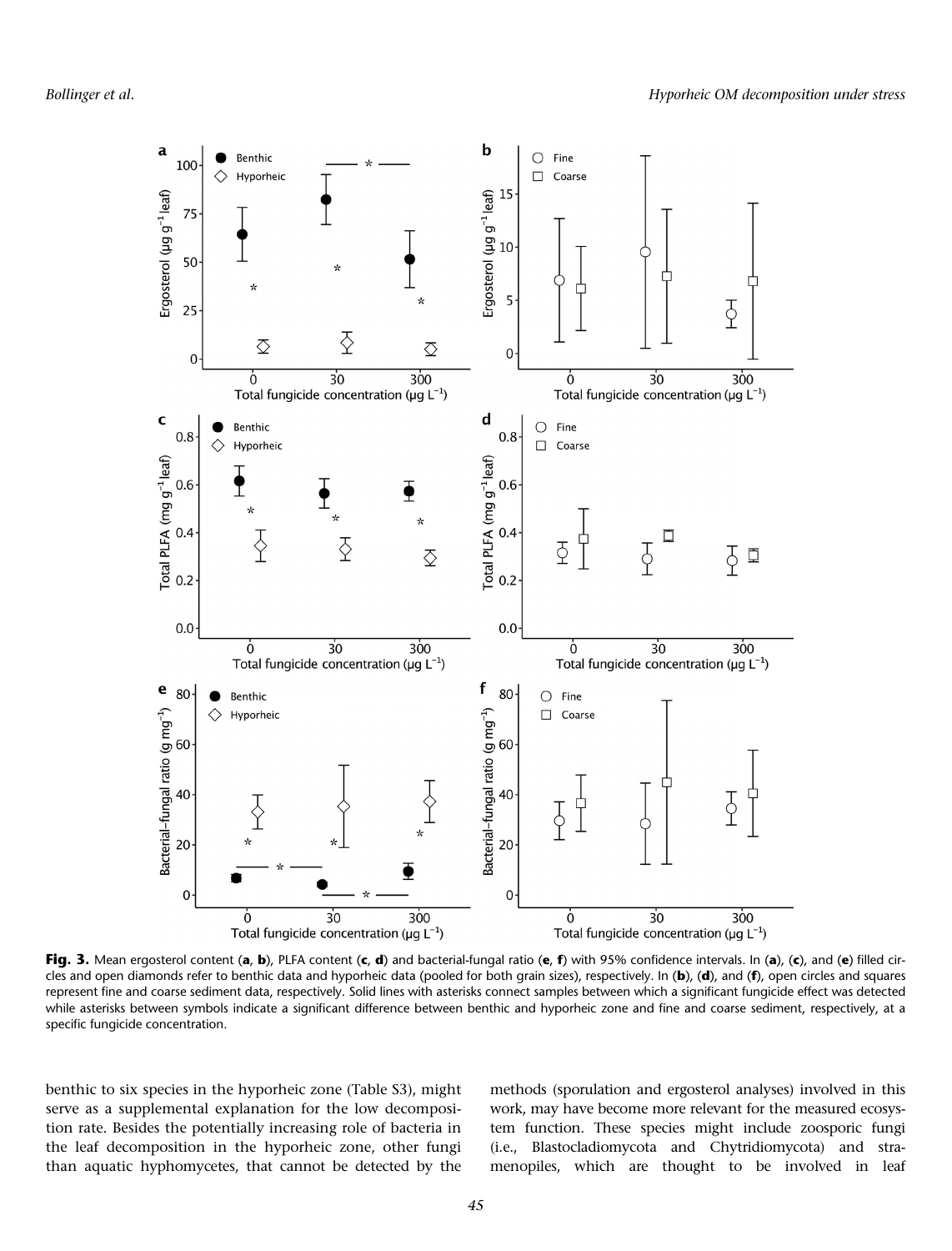

Fig. 4. NMDS ordination plots for benthic (circles) and hyporheic (diamonds) PLFA structure (a), NLFA structure (b) and benthic hyphomycete community structure (c) at 0 (white), 30 (gray), and 300 μg L<sup>-1</sup> (black). Stress values indicate the "goodness-of-fit" of the NMDS with values below 0.2 indicating a reasonable fit (Clarke, 1993).

decomposition (Dix and Webster 1995; Gessner et al. 2007). Although their biomass is captured by PLFA measurements, group-specific assignments of fatty acids are uncertain, substrate-dependent (Frostegård et al. 2011) and thus not clear cut. In conclusion, the observed difference in microbial leaf decomposition between the benthic and hyporheic zone seems best explained by microbial biomass estimates with community structure supporting the interpretation.

## Effects of fungicides in the benthic zone

Although several studies reported mostly negative effects of organic fungicides on benthic leaf decomposition at comparable concentrations (Bundschuh et al. 2011; Artigas et al. 2012; Zubrod et al. 2015a), leaf decomposition in this zone was nonsignificantly reduced by 15% at the low fungicide concentration, while the mass loss of the high fungicide treatment was not different to the fungicide-free control (Fig. 2a). Despite the importance of fungi for leaf decomposition, observed fungicide effects on fungal biomass accrual (i.e., ergosterol concentration) did not match with the observed trend for functioning (see also Feckler and Bundschuh 2020). At the low

fungicide concentration ergosterol was nonsignificantly increased by 28%, while being nonsignificantly reduced by 20% at the high concentration when compared to the control (Fig. 3a). Using a similar test design to assess benthic fungicide effects, Zubrod et al. (2015a) also determined a higher ergosterol concentration at relatively low concentrations of tebuconazole and quinoxyfen. This might be explained by the ability of fungi to mineralize organic xenobiotics (Cabras et al. 2000; Krauss et al. 2011) and use them as an energy resource. Since also the general microbial biomass (i.e., PLFA concentration) was only nonsignificantly reduced by 8% at the low concentration (Table S2), the observed trend in functional response to fungicide exposures (i.e., leaf mass loss) might be explained by a shift in the fungal community structure.

Indeed, the fungal community composition was significantly altered by fungicide exposure ( $p < 0.001$ ; Fig. 4c). Between the control and high fungicide concentration a significant difference occurred ( $p = 0.003$ ), while between control and low concentration a trend was detected ( $p = 0.075$ ). Although not being directly assessed in the present study,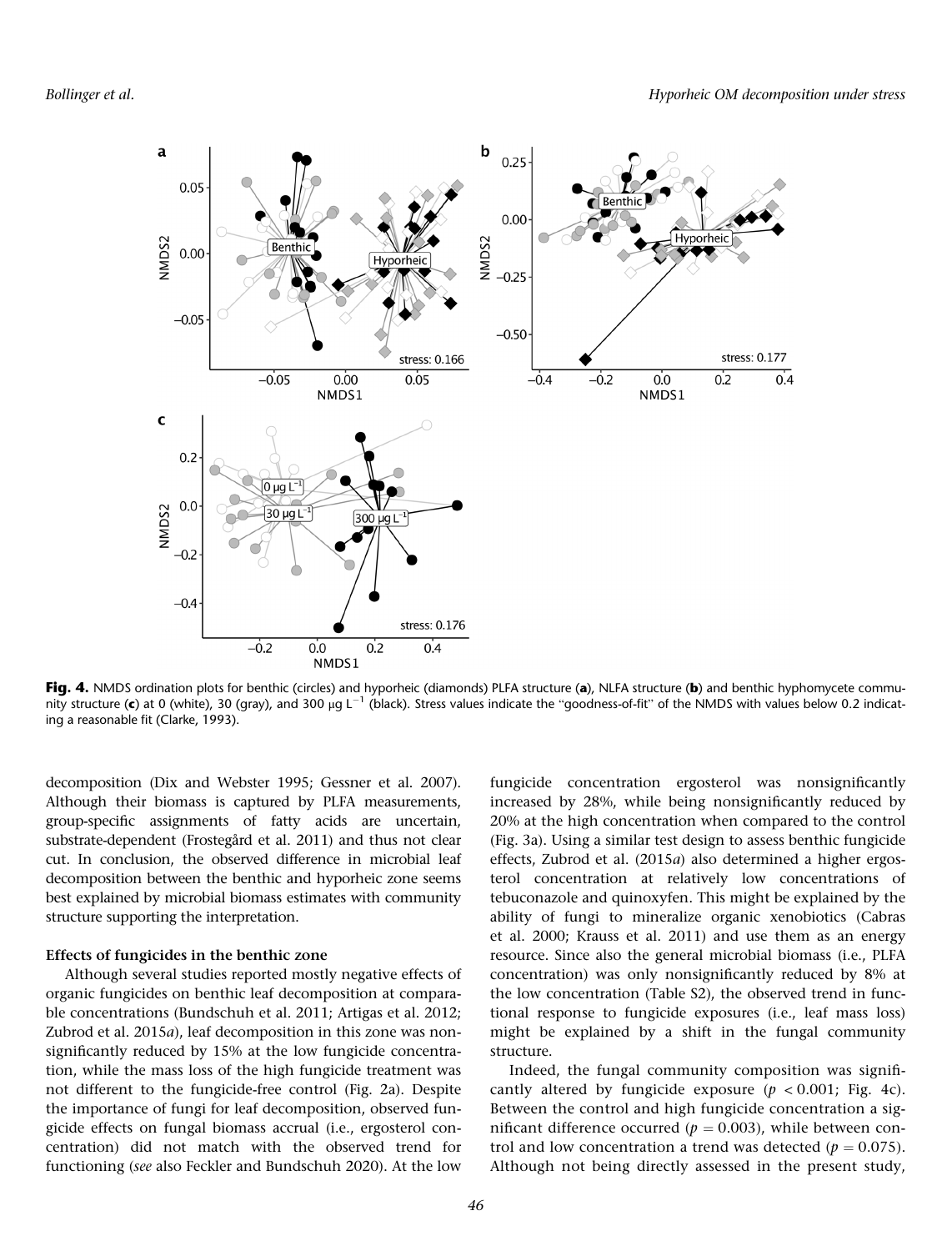these shifts may have affected the communities' leaf decomposition efficiency as fungal species can be different in their decomposition rates (Duarte et al. 2006; Baudy et al. 2021). Across all fungicide treatments Tetracladium marchalianum, Neonectria lugdunensis, and Clavatospora longibrachiata were the three most abundant species contributing at least 54% to total sporulation (Table S3). The relative proportion of T. marchalianum and N. lugdunensis to total sporulation increased (ANOVA,  $p = 0.001$ ) and the relative proportion of C. longibrachiata in the total sporulation decreased with increasing fungicide concentration (ANOVA,  $p < 0.001$ ). The insensibility and sensibility, respectively, of those species to fungicides have also been backed up by field studies assessing the tolerance of fungal communities to pesticides (Feckler et al. 2018). The dominance of tolerant species (e.g., T. marchalianum, for which higher breakdown rates have been reported; Andrade et al. 2016) could counteract fungicide effects on functioning (Baudy et al. 2021). Conversely, the fact that the lowest leaf mass loss was observed at the highest absolute spore number of T. marchalianum underlines that community functions cannot easily be deduced from performances of monocultures (Duarte et al. 2006) and are a result of complex interspecific relationships and functional redundancy (Pascoal and Marvanová 2005). In this context, a promising method to better fathom bacterial and fungal communities and their functioning is the use of group-specific quantitative realtime polymerase chain reaction (qPCR; Feckler et al. 2017). This is particularly useful for fungi since it is not reliant on a reproductive life phase (i.e., spores; Nikolcheva et al. 2003), a biomass proxy is a better predictor of decomposition than sporulation (Duarte et al. 2006) and it can quantify metabolically active fungal biomass with species-specific precision (Raidl et al. 2005; Baudy et al. 2019).

### Effects of fungicides in the hyporheic zone

An effect of fungicides on leaf decomposition in the hyporheic zone was only observed in the fine sediment ( $p = 0.006$ ; Fig. 2b) with a statistically significant reduction by 39% at the low and 25% at the high concentration when compared to the control, and thus a twofold higher effect size compared to the benthic zone. However, this effect in functioning cannot be explained by any structural endpoint used in the present study (i.e., ergosterol, sporulation and PLFAs; Table S2). Still, ergosterol concentration in the fine sediment showed with an increase by 41% for the low concentration and a decrease by 49% for the high concentration (compared to the control) an ecologically relevant response, which was, however, not statistically significant. Furthermore, due to the insubstantial sporulation in the hyporheic zone (see the "Comparison of the benthic and hyporheic zone" section), changes in fungal community composition, potentially underlying the observed functional responses, could not be determined. Moreover, the observed effects of fungicides on leaf mass loss might have

also been caused by changes in the decomposition efficiency of the microbial community. A potential sign that could support this hypothesis is the negative monotonic fungicide effect on NLFA concentration of leaves buried in the fine sediment ( $p = 0.032$ ; Fig. 2d) that may show a different usage of the leaves' components by the microbial community (compared to the communities in the coarse sediment). This might be indicated by the statistical interaction of fungicide and grain size effects on the assessed NLFA structure ( $p = 0.0107$ ) in the hyporheic zone. Following this, microbial communities could preferably metabolize components with different catabolic rates in the assessed fungicide scenarios. Utilizing proteomic methods (Schneider et al. 2010) could help understanding potential changes in metabolic activity, which could elucidate the observed effect in functioning and address the suggested hypothesis.

Additionally to the leaves' NLFA structure, for both leaf decomposition and leaves' NLFA concentration there were interactions between fungicide and grain size effects (Table S2), indicating a sediment-substrate-dependency of fungicide effects. These interactions may be triggered by an altered oxygen and nutrient flux across the sediment–water interface (Babich and Stotzky 1983; Gadd et al. 2001) as grain size is regarded as the most important parameter affecting the hydraulic conductivity (Sperry and Peirce 1995). Consequently, it may also be assumed that differences in pore water fungicide concentrations between the two grain sizes could explain the distinct fungicide effects. However, such differences could not be identified from the water fungicide concentrations, making this assumption unlikely (Table S4). More likely, sorption of organic fungicides (such as used in this study) to leaves or leaf-derived dissolved organic matter is due to the physicochemical properties  $(K<sub>OC</sub>)$  possible (Zubrod et al. 2019). Those interactions are, however, beyond the scope of this manuscript but open an interesting avenue to deepen the scientific understanding on fungicide toxicity in complex (eco)systems (Eriksson et al. 2004; Hassett 2006; Arias-Estévez et al. 2008).

Nevertheless, since the hyporheic zone is a mixing and transition zone of organic matter, nutrients, and pollutants (reviewed by Krause et al. 2011), effects of fungicides on microbial leaf decomposition could even propagate to groundwater or surface water habitats. For example, the hyporheic zone provides shelter from predation and environmental conditions (Schwoerbel 1967; Williams and Hynes 1974; Stubbington 2012) many species of higher trophic level (e.g., macroinvertebrates) spend at least part of (i.e., stygophiles) or their lifecycle (i.e., stygobites) below the sediment–water interface (Gibert 1994). Likewise, indirect effects on life-history traits of detritus-based stygophiles could propagate to the benthic zone via migration and subsequent predation. Such trophic cascades (cf. Cedergreen and Rasmussen 2017) have been observed in a benthic setting, since fungi influence life-history traits of detrivores (Chung and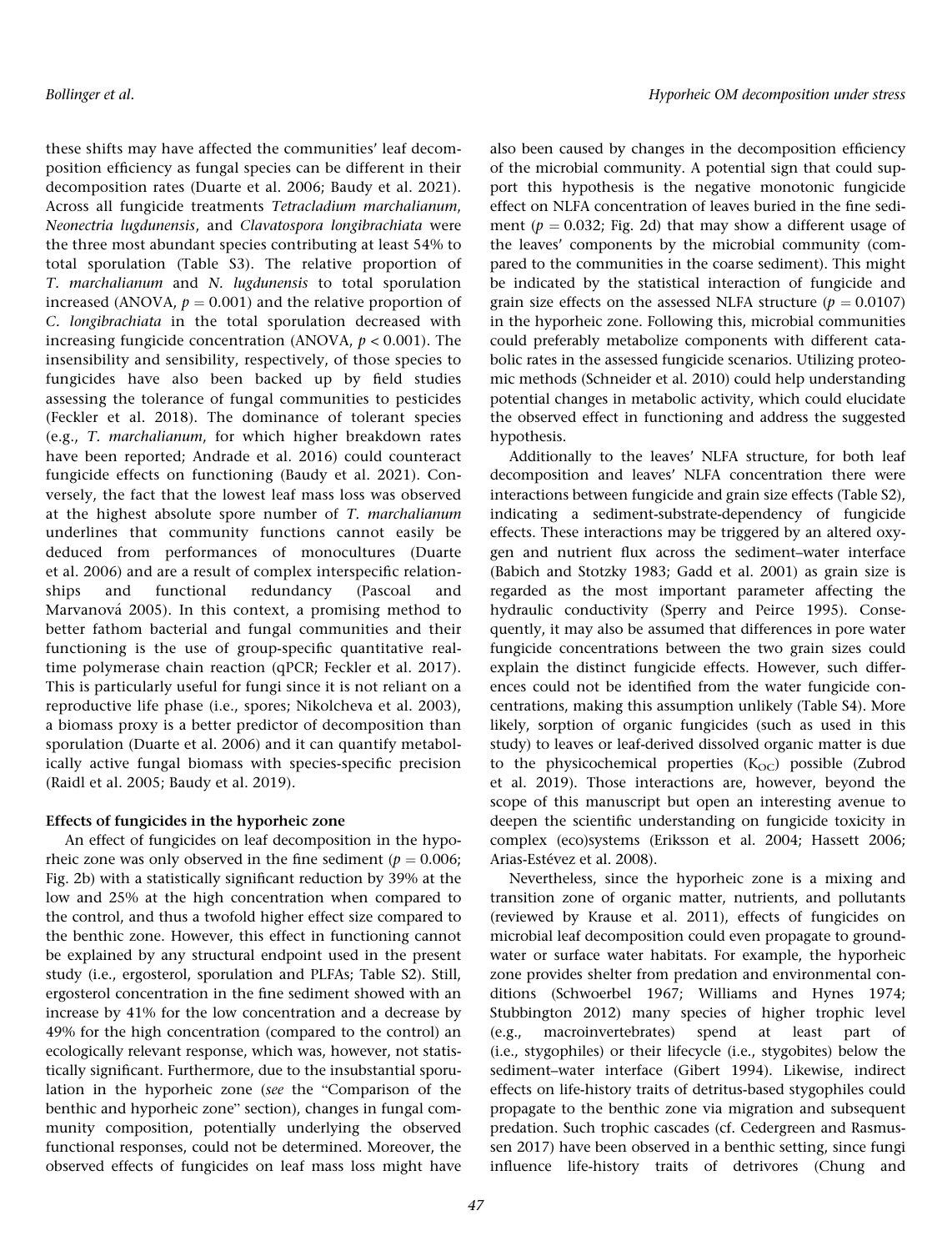Suberkropp 2009) and thus the energy and nutrient transfer to higher trophic levels (Likens et al. 2009).

# Conclusion

As hypothesized, our study shows a considerable decrease in microbial functioning in the hyporheic zone compared to the benthic zone. Although there are gaps in the mechanistic understanding, there was a twofold higher fungicide effect in the fine sediment on microbial functioning compared to the benthic zone.

Further research on this topic seems all the more important given the projected increases in pesticide use (including fungicides) due to climate change and agricultural expansion (Tilman 2001; Stocker et al. 2013). In this context, our study underlines the need to consider the hyporheic zone, and thus the major storage site of organic matter in streams (Metzler and Smock 1990) to gain a comprehensive understanding of chemical stress effects on carbon and energy cycling in detritus-based freshwater ecosystems.

# References

- Anderson, M. J. 2001. Permutation tests for univariate or multivariate analysis of variance and regression. Can. J. Fish. Aquat. Sci. 58: 626–639. doi:[10.1139/cjfas-58-3-626](https://doi.org/10.1139/cjfas-58-3-626)
- Andrade, R., C. Pascoal, and F. Cássio. 2016. Effects of inter and intraspecific diversity and genetic divergence of aquatic fungal communities on leaf litter decomposition—a microcosm experiment W. De Boer [ed.]. FEMS Microbiol. Ecol. 92: fiw102. doi[:10.1093/femsec/](https://doi.org/10.1093/femsec/fiw102)fiw102
- Arias-Estévez, M., E. López-Periago, E. Martínez-Carballo, J. Simal-Gándara, J.-C. Mejuto, and L. García-Río. 2008. The mobility and degradation of pesticides in soils and the pollution of groundwater resources. Agr Ecosyst Environ 123: 247–260. doi[:10.1016/j.agee.2007.07.011](https://doi.org/10.1016/j.agee.2007.07.011)
- Artigas, J., J. Majerholc, A. Foulquier, C. Margoum, B. Volat, M. Neyra, and S. Pesce. 2012. Effects of the fungicide tebuconazole on microbial capacities for litter breakdown in streams. Aquat. Toxicol. 122–123: 197–205. doi:[10.](https://doi.org/10.1016/j.aquatox.2012.06.011) [1016/j.aquatox.2012.06.011](https://doi.org/10.1016/j.aquatox.2012.06.011)
- Bååth, E. 2003. The use of neutral lipid fatty acids to indicate the physiological conditions of soil fungi. Microb. Ecol. 45: 373–383. doi[:10.1007/s00248-003-2002-y](https://doi.org/10.1007/s00248-003-2002-y)
- Babich, H., and G. Stotzky. 1983. Developing standards for environmental toxicants: The need to consider abiotic environmental factors and microbe-mediated ecologic processes. Environ. Health Perspect. 49: 247–260. doi:[10.1289/](https://doi.org/10.1289/ehp.8349247) [ehp.8349247](https://doi.org/10.1289/ehp.8349247)
- Bärlocher, F. 1992. Research on aquatic hyphomycetes: Historical background and OVERVIEW, p. 1–15. In F. Bärlocher [ed.], The ecology of aquatic hyphomycetes. Springer.
- Bärlocher, F. 1997. Pitfalls of traditional techniques when studying decomposition of vascular plant remains in aquatic habitats. Limnetica. 13: 1–11.
- Bärlocher, F. 2004. Freshwater fungal community. In J. Dighton, P. Oudermans, and J. White [eds.], The fungal community. Marcel Dekker.
- Bärlocher, F., and J. H. Murdoch. 1989. Hyporheic biofilms—a potential food source for interstitial animals. Hydrobiologia 184: 61–67. doi:[10.1007/BF00014302](https://doi.org/10.1007/BF00014302)
- Bärlocher, F., L. G. Nikolcheva, K. P. Wilson, and D. D. Williams. 2006. Fungi in the hyporheic zone of a springbrook. Microb. Ecol. 52: 708–715. doi:[10.1007/](https://doi.org/10.1007/s00248-006-9102-4) [s00248-006-9102-4](https://doi.org/10.1007/s00248-006-9102-4)
- Bärlocher, F., S. Seena, K. P. Wilson, and D. Dudley Williams. 2008. Raised water temperature lowers diversity of hyporheic aquatic hyphomycetes. Freshw. Biol. 53: 368–379. doi[:10.1111/j.1365-2427.2007.01899.x](https://doi.org/10.1111/j.1365-2427.2007.01899.x)
- Baudy, P., J. Zubrod, N. Röder, C. Baschien, A. Feckler, R. Schulz, and M. Bundschuh. 2019. A glance into the black box: Novel species-specific quantitative real-time PCR assays to disentangle aquatic hyphomycete community composition. Fungal Ecol. 42: 100858. doi[:10.1016/j.](https://doi.org/10.1016/j.funeco.2019.08.002) [funeco.2019.08.002](https://doi.org/10.1016/j.funeco.2019.08.002)
- Baudy, P., and others. 2021. Environmentally relevant fungicide levels modify fungal community composition and interactions but not functioning. Environ. Pollut. 285: 117234. doi[:10.1016/j.envpol.2021.117234](https://doi.org/10.1016/j.envpol.2021.117234)
- Bereswill, R., B. Golla, M. Streloke, and R. Schulz. 2012. Entry and toxicity of organic pesticides and copper in vineyard streams: Erosion rills jeopardise the efficiency of riparian buffer strips. Agr Ecosyst Environ 146: 81–92. doi:[10.1016/](https://doi.org/10.1016/j.agee.2011.10.010) [j.agee.2011.10.010](https://doi.org/10.1016/j.agee.2011.10.010)
- Bergfur, J., R. K. Johnson, L. Sandin, and W. Goedkoop. 2007. Assessing the ecological integrity of boreal streams: A comparison of functional and structural responses. Fundam. Appl. Limnol. 168: 113–125. doi[:10.1127/1863-9135/2007/](https://doi.org/10.1127/1863-9135/2007/0168-0113) [0168-0113](https://doi.org/10.1127/1863-9135/2007/0168-0113)
- Bernhardt, E. S., E. J. Rosi, and M. O. Gessner. 2017. Synthetic chemicals as agents of global change. Front. Ecol. Environ. 15: 84–90. doi[:10.1002/fee.1450](https://doi.org/10.1002/fee.1450)
- Bier, R. L., and others. 2015. Linking microbial community structure and microbial processes: An empirical and conceptual overview G. Muyzer [ed.]. FEMS Microbiol. Ecol. 91: fiv113. doi:[10.1093/femsec/](https://doi.org/10.1093/femsec/fiv113)fiv113
- Bligh, E. G., and W. J. Dyer. 1959. A rapid method of total lipid extraction and purification. Can. J. Biochem. Physiol. 37: 911–917.
- Booth, J. M., M. Fusi, R. Marasco, G. Michoud, S. Fodelianakis, G. Merlino, and D. Daffonchio. 2019. The role of fungi in heterogeneous sediment microbial networks. Sci Rep 9: 7537. doi[:10.1038/s41598-019-43980-3](https://doi.org/10.1038/s41598-019-43980-3)
- Brunke, M., and T. Gonser. 1997. The ecological significance of exchange processes between rivers and groundwater. Freshw. Biol. 37: 1–33. doi:[10.1046/j.1365-2427.1997.](https://doi.org/10.1046/j.1365-2427.1997.00143.x) [00143.x](https://doi.org/10.1046/j.1365-2427.1997.00143.x)
- Bundschuh, M., J. P. Zubrod, S. Kosol, L. Maltby, C. Stang, L. Duester, and R. Schulz. 2011. Fungal composition on leaves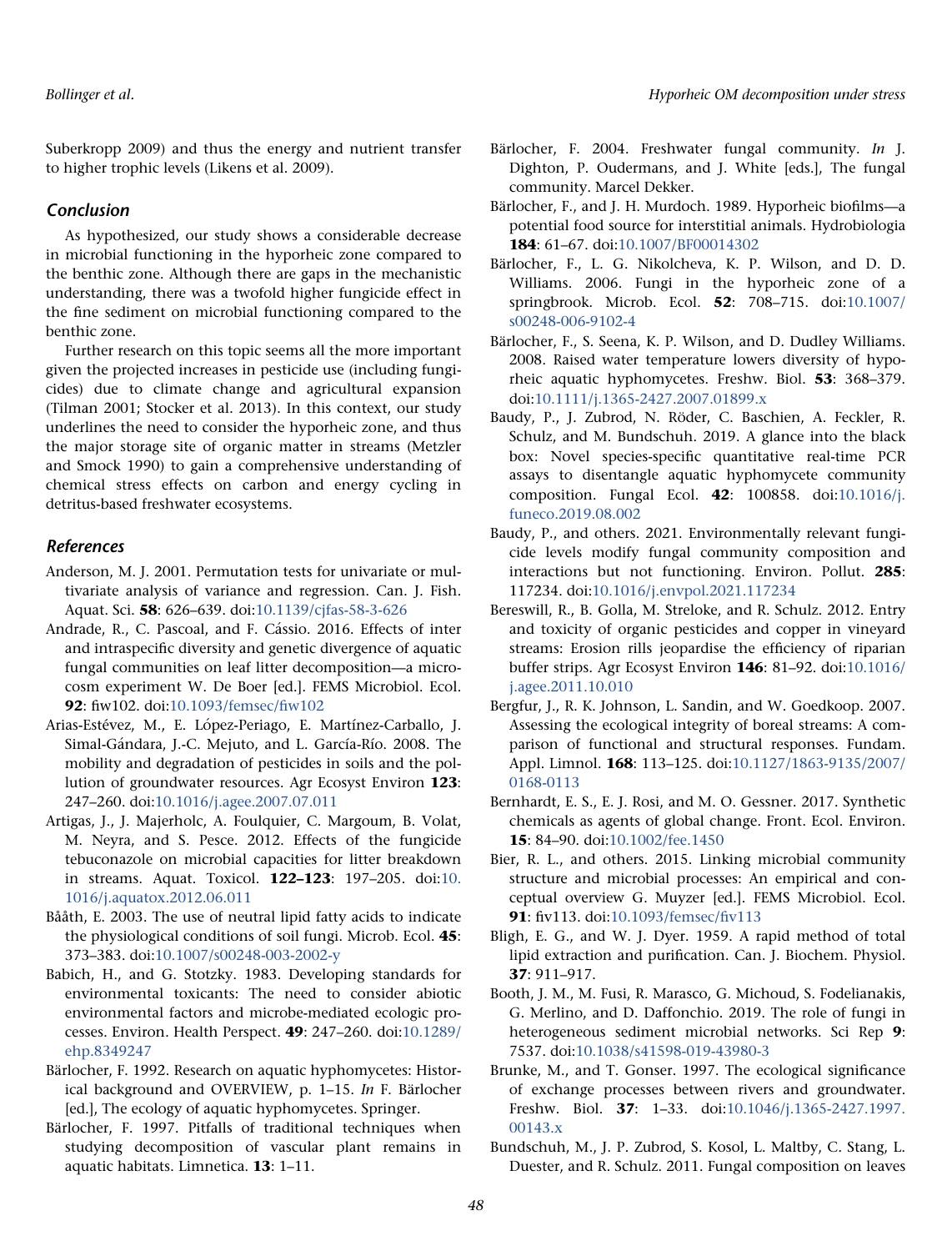explains pollutant-mediated indirect effects on amphipod feeding. Aquat. Toxicol. 104: 32–37. doi[:10.1016/j.aquatox.](https://doi.org/10.1016/j.aquatox.2011.03.010) [2011.03.010](https://doi.org/10.1016/j.aquatox.2011.03.010)

- Bundschuh, M., J. P. Zubrod, T. Wernicke, M. Konschak, L. Werner, C. A. Brühl, P. Baudy, and R. Schulz. 2021. Bottom-up effects of fungicides on tadpoles of the European common frog (Rana temporaria). Ecol. Evol. 11: 4353–4365. doi[:10.1002/ece1003.7332](https://doi.org/10.1002/ece1003.7332)
- Burrows, R. M., R. H. Magierowski, J. B. Fellman, J. E. Clapcott, S. A. Munks, S. Roberts, P. E. Davies, and L. A. Barmuta. 2014. Variation in stream organic matter processing among years and benthic habitats in response to forest clearfelling. For. Ecol. Manage. 327: 136–147. doi[:10.1016/j.foreco.](https://doi.org/10.1016/j.foreco.2014.04.041) [2014.04.041](https://doi.org/10.1016/j.foreco.2014.04.041)
- Butte, W. 1983. Rapid method for the determination of fatty acid profiles from fats and oils using trimethylsulphonium hydroxide for transesterification. J. Chromatogr. 261: 142–145. doi[:10.1016/S0021-9673\(01\)87931-0](https://doi.org/10.1016/S0021-9673(01)87931-0)
- Cabras, P., A. Angioni, V. L. Garau, F. M. Pirisi, F. Cabitza, M. Pala, and G. A. Farris. 2000. Fate of quinoxyfen residues in grapes, wine, and their processing products. J. Agric. Food Chem. 48: 6128–6131. doi[:10.1021/jf0007176](https://doi.org/10.1021/jf0007176)
- Cedergreen, N., and J. J. Rasmussen. 2017. Low dose effects of pesticides in the aquatic environment, p. 167–187. In S. O. Duke, P. Kudsk, and K. Solomon [eds.], ACS symposium series. American Chemical Society. doi[:10.1021/bk-2017-](https://doi.org/10.1021/bk-2017-1249.ch012) [1249.ch012](https://doi.org/10.1021/bk-2017-1249.ch012)
- Chung, N., and K. Suberkropp. 2009. Effects of aquatic fungi on feeding preferences and bioenergetics of Pycnopsyche gentilis (Trichoptera: Limnephilidae). Hydrobiologia 630: 257–269. doi[:10.1007/s10750-009-9820-y](https://doi.org/10.1007/s10750-009-9820-y)
- Clapcott, J. E., and L. A. Barmuta. 2010. Metabolic patch dynamics in small headwater streams: Exploring spatial and temporal variability in benthic processes. Freshw. Biol. 55: 806–824. doi[:10.1111/j.1365-2427.2009.02324.x](https://doi.org/10.1111/j.1365-2427.2009.02324.x)
- Clarke, K. 1993. Non-parametric multivariate analyses of changes in community structure. Australian Journal of Ecology 18: 117–143. doi:[10.1111/j.1442-9993.1993.](https://doi.org/10.1111/j.1442-9993.1993.tb00438.x) [tb00438.x](https://doi.org/10.1111/j.1442-9993.1993.tb00438.x)
- Clarke, K. R., P. J. Somerfield, and M. G. Chapman. 2006. On resemblance measures for ecological studies, including taxonomic dissimilarities and a zero-adjusted Bray–Curtis coefficient for denuded assemblages. J. Exp. Mar. Biol. Ecol. 330: 55–80. doi:[10.1016/j.jembe.2005.12.017](https://doi.org/10.1016/j.jembe.2005.12.017)
- Clarke, K. R., and R. M. Warwick. 2001. Change in marine communities: An approach to statistical analysis and interpretation, 2nd ed. Primer-E Ltd..
- Cornut, J., E. Chauvet, F. Mermillod-Blondin, F. Assemat, and A. Elger. 2014. Aquatic hyphomycete species are screened by the hyporheic zone of woodland streams. Appl. Environ. Microbiol. 80: 1949–1960. doi[:10.1128/](https://doi.org/10.1128/AEM.03024-13) [AEM.03024-13](https://doi.org/10.1128/AEM.03024-13)
- Cornut, J., A. Elger, A. Greugny, M. Bonnet, and E. Chauvet. 2012. Coarse particulate organic matter in the interstitial

zone of three French headwater streams. Ann. Limnol. Int. J. Limnol. 48: 303–313. doi:[10.1051/limn/2012019](https://doi.org/10.1051/limn/2012019)

- Cornut, J., A. Elger, D. Lambrigot, P. Marmonier, and E. Chauvet. 2010. Early stages of leaf decomposition are mediated by aquatic fungi in the hyporheic zone of woodland streams: Leaf litter decomposition in the hyporheic zone. Freshw. Biol. 55: 2541–2556. doi:[10.1111/j.1365-2427.](https://doi.org/10.1111/j.1365-2427.2010.02483.x) [2010.02483.x](https://doi.org/10.1111/j.1365-2427.2010.02483.x)
- Crenshaw, C. L., H. M. Valett, and J. L. Tank. 2002. Effects of coarse particulate organic matter on fungal biomass and invertebrate density in the subsurface of a headwater stream. J. N. Am. Benthol. Soc. 21: 28–42. doi:[10.2307/](https://doi.org/10.2307/1468297) [1468297](https://doi.org/10.2307/1468297)
- Cummins, K., J. Sedell, F. Swanson, G. Minshall, S. Fisher, C. Cushing, R. Petersen, and R. Vannote. 1983. Organic matter budgets for stream ecosystems: Problems in their evaluation, p. 299–353. In Stream ecology. Springer.
- Cummins, K. W., and M. J. Klug. 1979. Feeding ecology of stream invertebrates. Ann. Rev. Ecol. Syst. 10: 147–172.
- Dang, C. K., E. Chauvet, and M. O. Gessner. 2005. Magnitude and variability of process rates in fungal diversity-litter decomposition relationships: Fungal diversity and litter decomposition. Ecol. Lett. 8: 1129–1137. doi[:10.1111/j.](https://doi.org/10.1111/j.1461-0248.2005.00815.x) [1461-0248.2005.00815.x](https://doi.org/10.1111/j.1461-0248.2005.00815.x)
- Danger, M., M. O. Gessner, and F. Bärlocher. 2016. Ecological stoichiometry of aquatic fungi: Current knowledge and perspectives. Fungal Ecol. 19: 100–111. doi[:10.1016/j.funeco.](https://doi.org/10.1016/j.funeco.2015.09.004) [2015.09.004](https://doi.org/10.1016/j.funeco.2015.09.004)
- Dix, N. J., and J. Webster. 1995. Fungal ecology, 1st ed. Springer.
- Duarte, S., C. Pascoal, F. Cássio, and F. Bärlocher. 2006. Aquatic hyphomycete diversity and identity affect leaf litter decomposition in microcosms. Oecologia 147: 658–666. doi[:10.1007/s00442-005-0300-4](https://doi.org/10.1007/s00442-005-0300-4)
- Eriksson, J., S. Frankki, A. Shchukarev, and U. Skyllberg. 2004. Binding of 2,4,6-trinitrotoluene, aniline, and nitrobenzene to dissolved and particulate soil organic matter. Environ. Sci. Technol. 38: 3074–3080. doi[:10.1021/es035015m](https://doi.org/10.1021/es035015m)
- Feckler, A., and M. Bundschuh. 2020. Decoupled structure and function of leaf-associated microorganisms under anthropogenic pressure: Potential hurdles for environmental monitoring. Freshw. Sci. 39: 652–664. doi:[10.1086/709726](https://doi.org/10.1086/709726)
- Feckler, A., W. Goedkoop, M. Konschak, R. Bundschuh, K. G. J. Kenngott, R. Schulz, J. P. Zubrod, and M. Bundschuh. 2018. History matters: Heterotrophic microbial community structure and function adapt to multiple stressors. Glob. Chang. Biol. 24: e402–e415. doi:[10.1111/](https://doi.org/10.1111/gcb.13859) [gcb.13859](https://doi.org/10.1111/gcb.13859)
- Feckler, A., A. Schrimpf, M. Bundschuh, F. Bärlocher, P. Baudy, J. Cornut, and R. Schulz. 2017. Quantitative realtime PCR as a promising tool for the detection and quantification of leaf-associated fungal species – a proof-ofconcept using Alatospora pulchella U. Melcher [ed.]. PLoS One 12: e0174634. doi:[10.1371/journal.pone.0174634](https://doi.org/10.1371/journal.pone.0174634)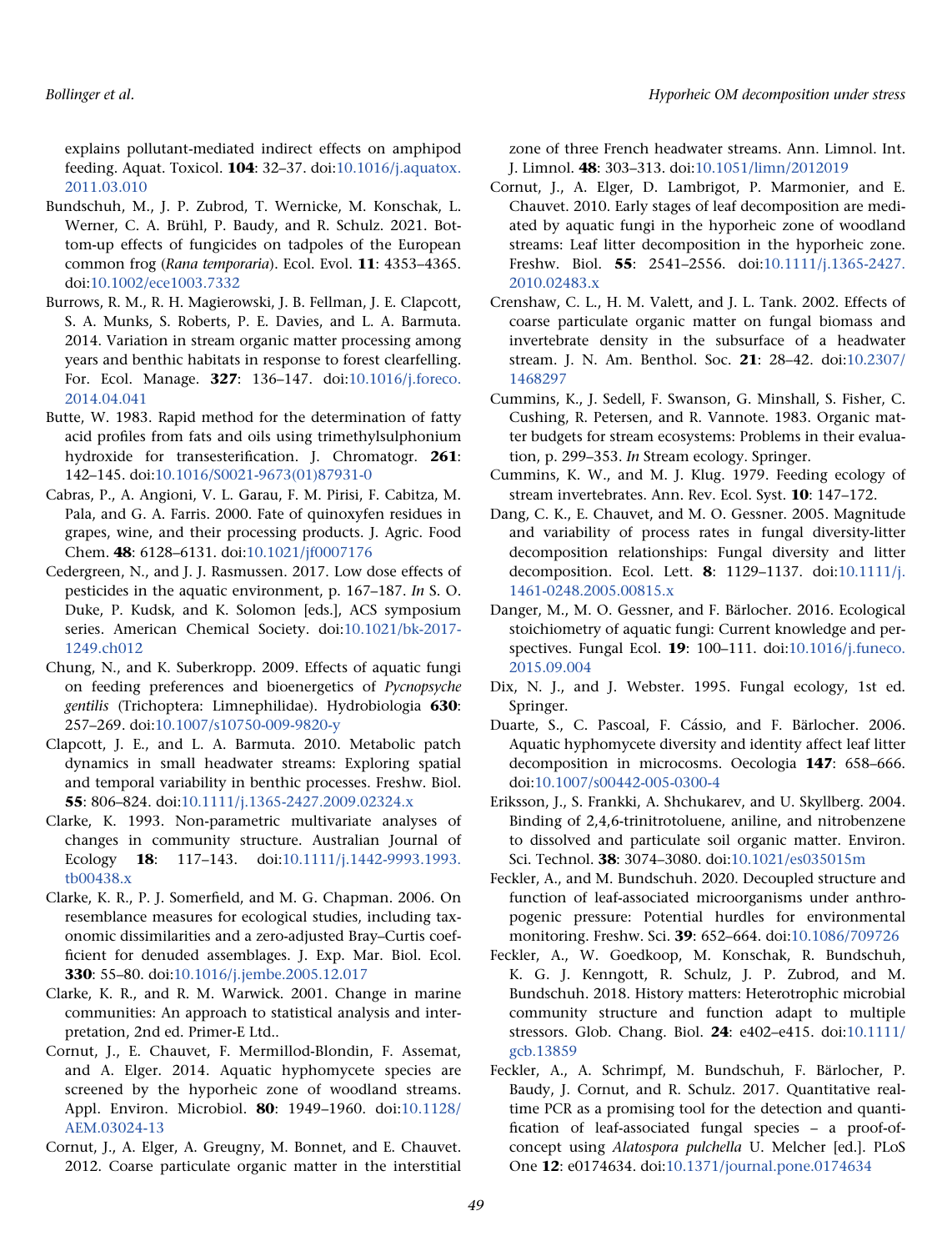- Fern-andez, D., and others. 2016. Does nutrient enrichment compensate fungicide effects on litter decomposition and decomposer communities in streams? Aquat. Toxicol. 174: 169–178.
- Findlay, S. 1995. Importance of surface-subsurface exchange in stream ecosystems: The hyporheic zone. Limnol. Oceanogr. 40: 159–164. doi:[10.4319/lo.1995.40.1.0159](https://doi.org/10.4319/lo.1995.40.1.0159)
- Fox, J., and S. Weisberg. 2019. An R companion to applied regression, 3rd ed. Sage.
- Frostegård, Å., A. Tunlid, and E. Bååth. 2011. Use and misuse of PLFA measurements in soils. Soil Biol. Biochem. 43: 1621–1625. doi[:10.1016/j.soilbio.2010.11.021](https://doi.org/10.1016/j.soilbio.2010.11.021)
- Fungicide Resistance Action Committee. 2019. FRAC Classification of Fungicides.
- Gadd, G. M., L. Ramsay, J. W. Crawford, and K. Ritz. 2001. Nutritional influence on fungal colony growth and biomass distribution in response to toxic metals. FEMS Microbiol. Lett. **204**: 311-316. doi:[10.1111/j.1574-6968.2001.](https://doi.org/10.1111/j.1574-6968.2001.tb10903.x) [tb10903.x](https://doi.org/10.1111/j.1574-6968.2001.tb10903.x)
- Gessner, M., V. Gulis, K. Kuehn, E. Chauvet, and K. Suberkropp. 2007. 17 fungal decomposers of plant litter in aquatic ecosystems. Environ. Microb. Relat. 4: 301. doi:[10.](https://doi.org/10.1007/978-3-540-71840-6_17) [1007/978-3-540-71840-6\\_17](https://doi.org/10.1007/978-3-540-71840-6_17)
- Gessner, M. O. 2005. Ergosterol as a measure of fungal biomass, p. 189–195. In Methods to study litter decomposition. Springer.
- Gessner, M. O., E. Chauvet, and M. Dobson. 1999. A perspective on leaf litter breakdown in streams. Oikos 85: 377. doi: [10.2307/3546505](https://doi.org/10.2307/3546505)
- Gessner, M. O., M. Thomas, A.-M. Jean-Louis, and E. Chauvet. 1993. Stable successional patterns of aquatic hyphomycetes on leaves decaying in a summer cool stream. Mycol. Res. 97: 163–172. doi:[10.1016/S0953-7562](https://doi.org/10.1016/S0953-7562(09)80238-4) [\(09\)80238-4](https://doi.org/10.1016/S0953-7562(09)80238-4)
- Gibert, J., J. A. Stanford, M.-J. Dole-Olivier, and J. V. Ward. 1994. Basic Attributes of Groundwater Ecosystems and Prospects for Research, p. 7–40. In J. Gibert, D. L. Danielopol, and J. A. Stanford [eds.], Groundwater Ecology. Academic Press.
- Goñi, M. A., M. J. Teixeira, and D. W. Perkey. 2003. Sources and distribution of organic matter in a river-dominated estuary (Winyah Bay, SC, USA). Estuar. Coast. Shelf Sci. 57: 1023–1048. doi[:10.1016/S0272-7714\(03\)00008-8](https://doi.org/10.1016/S0272-7714(03)00008-8)
- Gulis, V., L. Marvanová, and E. Descals. 2005. An illustrated key to the common temperate species of aquatic hyphomycetes, p. 153–167. In Methods to study litter decomposition. Springer.
- Gulis, V., and K. Suberkropp. 2003. Interactions between stream fungi and bacteria associated with decomposing leaf litter at different levels of nutrient availability. Aquat. Microb. Ecol. 30: 149–157. doi:[10.3354/ame030149](https://doi.org/10.3354/ame030149)
- Halvorson, H. M., S. N. Francoeur, R. H. Findlay, and K. A. Kuehn. 2019. Algal-mediated priming effects on the ecological stoichiometry of leaf litter decomposition: A meta-

analysis. Front. Earth Sci. 7: 76. doi:[10.3389/feart.2019.](https://doi.org/10.3389/feart.2019.00076) [00076](https://doi.org/10.3389/feart.2019.00076)

- Hassett, J. P. 2006. Dissolved natural organic matter as a microreactor. Science 311: 1723–1724. doi:[10.1126/](https://doi.org/10.1126/science.1123389) [science.1123389](https://doi.org/10.1126/science.1123389)
- He, W. 2016. Dynamic exchanges between DOM and POM pools in coastal and inland aquatic ecosystems: A review. Sci. Total Environ. 551: 415–428. doi[:10.1016/j.scitotenv.](https://doi.org/10.1016/j.scitotenv.2016.02.031) [2016.02.031](https://doi.org/10.1016/j.scitotenv.2016.02.031)
- Herbst, G. N. 1980. Effects of burial on food value and consumption of leaf detritus by aquatic invertebrates in a lowland forest stream. Oikos 35: 411–424. doi:[10.2307/](https://doi.org/10.2307/3544658) [3544658](https://doi.org/10.2307/3544658)
- Hieber, M., and M. O. Gessner. 2002. Contribution of stream detrivores, fungi, and bacteria to leaf breakdown based on biomass estimates. Ecology 83: 1026–1038. doi: 10.1890/0012-9658(2002)083[1026:COSDFA]2.0.CO;2
- Hillmann, F., E. Shekhova, and O. Kniemeyer. 2015. Insights into the cellular responses to hypoxia in filamentous fungi. Curr. Genet. 61: 441–455. doi:[10.1007/s00294-015-0487-9](https://doi.org/10.1007/s00294-015-0487-9)
- Jones, J. B., J. D. Schade, S. G. Fisher, and N. B. Grimm. 1997. Organic matter dynamics in sycamore creek, a desert stream in Arizona, USA. J. N. Am. Benthol. Soc. 16: 78–82. doi[:10.2307/1468238](https://doi.org/10.2307/1468238)
- Kassambara, A. 2020. ggpubr: "ggplot2" based publication ready plots.
- Kaushik, N. K. K., and H. B. N. Hynes. 1971. The fate of the dead leaves that fall into streams. Arch. Hydrobiol. 68: 465–515.
- Konschak, M., and others. 2020. The importance of dietrelated effects of the antibiotic ciprofloxacin on the leafshredding invertebrate Gammarus fossarum (Crustacea; Amphipoda). Aquat. Toxicol. 222: 105461. doi[:10.1016/j.](https://doi.org/10.1016/j.aquatox.2020.105461) [aquatox.2020.105461](https://doi.org/10.1016/j.aquatox.2020.105461)
- Krause, S., and others. 2011. Inter-disciplinary perspectives on processes in the hyporheic zone. Ecohydrology 4: 481–499. doi[:10.1002/eco.176](https://doi.org/10.1002/eco.176)
- Krauss, G.-J., M. Solé, G. Krauss, D. Schlosser, D. Wesenberg, and F. Bärlocher. 2011. Fungi in freshwaters: Ecology, physiology and biochemical potential. FEMS Microbiol. Rev. 35: 620–651. doi:[10.1111/j.1574-6976.2011.00266.x](https://doi.org/10.1111/j.1574-6976.2011.00266.x)
- Landesamt für Umwelt. 2016. Pflanzenschutz- und Arzneimittelwirkstoffe in ausgewählten rheinlandpfälzischen Fließgewässern - Auswertung relevanter organischer Spurenstoffe 2014.
- Lewis, K. A., J. Tzilivakis, D. J. Warner, and A. Green. 2016. An international database for pesticide risk assessments and management. Hum. Ecol. Risk Assess. Int. J. 22: 1050– 1064. doi[:10.1080/10807039.2015.1133242](https://doi.org/10.1080/10807039.2015.1133242)
- Likens, G., M. Benbow, T. Burton, E. Van Donk, J. Downing, and R. Gulati. 2009. Encyclopedia of inland waters. Elsevier, Oxford, New York.
- Martínez, A. 2020. Functional redundancy in leaf-litterassociated aquatic hyphomycetes: Fine sediment alters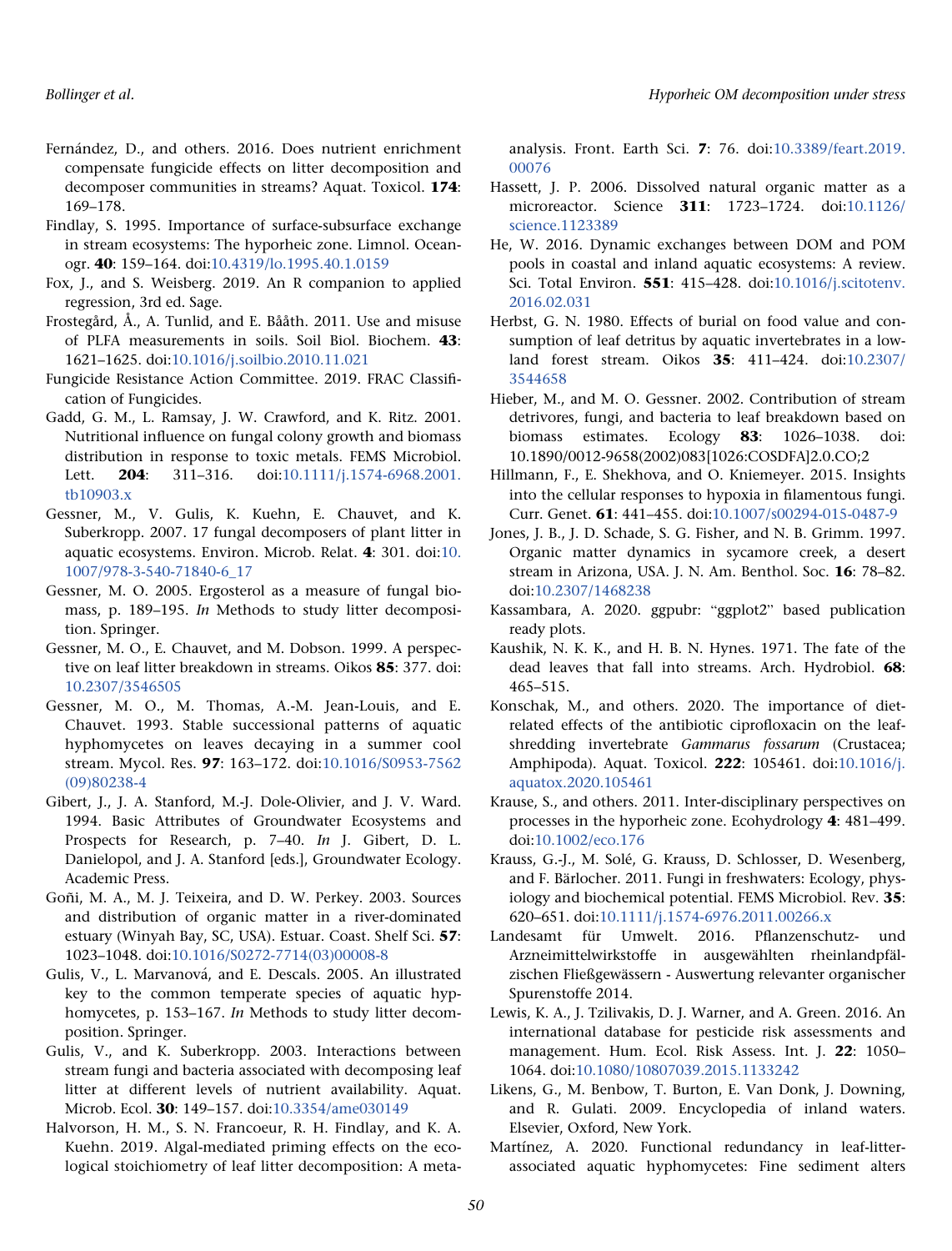community composition but hardly decomposer activity. Hydrobiology 105: 44–51. doi[:10.1002/iroh.201901997](https://doi.org/10.1002/iroh.201901997)

- Mayack, D. T., J. H. Thorp, and M. Cothran. 1989. Effects of burial and floodplain retention on stream processing of allochthonous litter. Oikos 54: 378–388. doi:[10.2307/](https://doi.org/10.2307/3565299) [3565299](https://doi.org/10.2307/3565299)
- McArdle, B. H., and M. J. Anderson. 2001. Fitting multivariate models to community data: A comment on distance-based redundancy analysis. Ecology 82: 290–297. doi: 10.1890/0012-9658(2001)082[0290:FMMTCD]2.0.CO;2
- Medeiros, A. O., C. Pascoal, and M. A. S. Graça. 2009. Diversity and activity of aquatic fungi under low oxygen conditions. Freshw. Biol. 54: 142–149. doi:[10.1111/j.1365-2427.2008.](https://doi.org/10.1111/j.1365-2427.2008.02101.x) [02101.x](https://doi.org/10.1111/j.1365-2427.2008.02101.x)
- Metzler, G. M., and L. A. Smock. 1990. Storage and dynamics of subsurface detritus in a sand-bottomed stream. Can. J. Fish. Aquat. Sci. 47: 588–594. doi:[10.1139/](https://doi.org/10.1139/f90-067) [f90-067](https://doi.org/10.1139/f90-067)
- Mügler, C., C. Rabouille, B. Bombled, and P. Montarnal. 2012. Impact of spatial heterogeneities on oxygen consumption in sediments: Experimental observations and 2D numerical modeling. J. Geochem. Explor. 8: 76–83.
- Mysyakina, I. S., G. A. Kochkina, N. E. Ivanushkina, D. A. Bokareva, and E. P. Feofilova. 2016. Germination of spores of mycelial fungi in relation to exogenous dormancy. Microbiology **85**: 290–294. doi:[10.1134/S00262617160](https://doi.org/10.1134/S0026261716030085) [30085](https://doi.org/10.1134/S0026261716030085)
- Naamane, B., H. Chergui, and E. Pattee. 1999. The breakdown of leaves of poplar and holm oak in three Moroccan streams: Effect of burial in the sediment. Ann. Limnol. Int. J. Limnol. 35: 263–275. doi:[10.1051/limn/1999035](https://doi.org/10.1051/limn/1999035)
- Naegeli, M. W., U. Hartmann, E. I. Meyer, and U. Uehlinger. 1995. POM-dynamics and community respiration in the sediments of a floodprone prealpine river (Necker, Switzerland). Arch. Hydrobiol. 133: 339–347. doi:[10.1127/](https://doi.org/10.1127/archiv-hydrobiol/133/1995/339) [archiv-hydrobiol/133/1995/339](https://doi.org/10.1127/archiv-hydrobiol/133/1995/339)
- Navel, S., C. Piscart, F. Mermillod-Blondin, and P. Marmonier. 2013. New methods for the investigation of leaf litter breakdown in river sediments. Hydrobiologia 700: 301–312. doi[:10.1007/s10750-012-1239-1](https://doi.org/10.1007/s10750-012-1239-1)
- Newell, S. Y., T. L. Arsuffi, and R. D. Fallon. 1988. Fundamental procedures for determining ergosterol content of decaying plant material by liquid chromatography. Appl. Environ. Microbiol. 54: 1876–1879.
- Newman, M. C. 2008. "What exactly are you inferring?" A closer look at hypothesis testing. Environ. Toxicol. Chem. 27: 1013–1019. doi:[10.1897/07-373.1](https://doi.org/10.1897/07-373.1)
- Nikolcheva, L. G., A. M. Cockshutt, and F. Barlocher. 2003. Determining diversity of freshwater fungi on decaying leaves: Comparison of traditional and molecular approaches. Appl. Environ. Microbiol. 69: 2548–2554. doi: [10.1128/AEM.69.5.2548-2554.2003](https://doi.org/10.1128/AEM.69.5.2548-2554.2003)
- Oksanen, J., and others. 2019. vegan: Community ecology package.
- Orghidan, T. 1959. Ein neuer Lebensraum des unterirdischen Wassers: der hyporheische Biotop. Arch. Hydrobiol. 55: 392–414.
- Orlinskiy, P., R. Münze, M. Beketov, R. Gunold, A. Paschke, S. Knillmann, and M. Liess. 2015. Forested headwaters mitigate pesticide effects on macroinvertebrate communities in streams: Mechanisms and quantification. Sci. Total Environ. 524: 115–123. doi:[10.1016/j.scitotenv.2015.03.143](https://doi.org/10.1016/j.scitotenv.2015.03.143)
- Pascoal, C. C., and L. Marvanová. 2005. Anthropogenic stress may affect aquatic hyphomycete diversity more than leaf decomposition in a low-order stream. Arch. Hydrobiol. 164: 481–496. doi:[10.1127/0003-9136/2005/0162-0481](https://doi.org/10.1127/0003-9136/2005/0162-0481)
- Pascoal, C., and F. Cassio. 2004. Contribution of fungi and bacteria to leaf litter decomposition in a polluted river. Appl. Environ. Microbiol. 70: 5266–5273. doi:[10.1128/](https://doi.org/10.1128/AEM.70.9.5266-5273.2004) [AEM.70.9.5266-5273.2004](https://doi.org/10.1128/AEM.70.9.5266-5273.2004)
- Piscart, C., and others. 2011. Leaf litter recycling in benthic and hyporheic layers in agricultural streams with different types of land use. Sci. Total Environ. 409: 4373–4380. doi: [10.1016/j.scitotenv.2011.06.060](https://doi.org/10.1016/j.scitotenv.2011.06.060)
- Quideau, S. A., A. C. S. McIntosh, C. E. Norris, E. Lloret, M. J. B. Swallow, and K. Hannam. 2016. Extraction and analysis of microbial phospholipid fatty acids in soils. J. Vis. Exp. 114: 54360. doi[:10.3791/54360](https://doi.org/10.3791/54360)
- R Core Team. 2019. R: A language and environment for statistical computing.
- Raidl, S., R. Bonfigli, and R. Agerer. 2005. Calibration of quantitative real-time Taqman PCR by correlation with Hyphal biomass and ITS copies in mycelia of Piloderma croceum. Plant Biol. 7: 713–717. doi[:10.1055/s-2005-873003](https://doi.org/10.1055/s-2005-873003)
- Reilly, T. J., K. L. Smalling, J. L. Orlando, and K. M. Kuivila. 2012. Occurrence of boscalid and other selected fungicides in surface water and groundwater in three targeted use areas in the United States. Chemosphere 89: 228–234. doi: [10.1016/j.chemosphere.2012.04.023](https://doi.org/10.1016/j.chemosphere.2012.04.023)
- Rounick, J., and M. Winterbourn. 1983. The formation, structure and utilization of stone surface organic layers in two New Zealand streams. Freshw. Biol. 13: 57–72.
- Schneider, T., and others. 2010. Proteome analysis of fungal and bacterial involvement in leaf litter decomposition. Proteomics 10: 1819–1830. doi[:10.1002/pmic.200900691](https://doi.org/10.1002/pmic.200900691)
- Schwoerbel, J. 1967. Das hyporheische interstitial als Grenzbiotop zwischen oberirdischem und subterranem Okosystem und seine Bedeutung fur die Primar-evolution von kleinsthohlenbewohnern. Arch. Hydrobiol. 33: 1–62.
- Schwoerbel, J., and H. Brendelberger. 2010. Einführung in die Limnologie. Spektrum Akademischer Verlag.
- Setälä, H., and M. A. McLean. 2004. Decomposition rate of organic substrates in relation to the species diversity of soil saprophytic fungi. Oecologia 139: 98–107. doi:[10.1007/](https://doi.org/10.1007/s00442-003-1478-y) [s00442-003-1478-y](https://doi.org/10.1007/s00442-003-1478-y)
- Short, R. A., and P. E. Maslin. 1977. Processing of leaf litter by a stream detritivore: Effect on nutrient availability to collectors. Ecology 58: 935–938. doi[:10.2307/1936231](https://doi.org/10.2307/1936231)